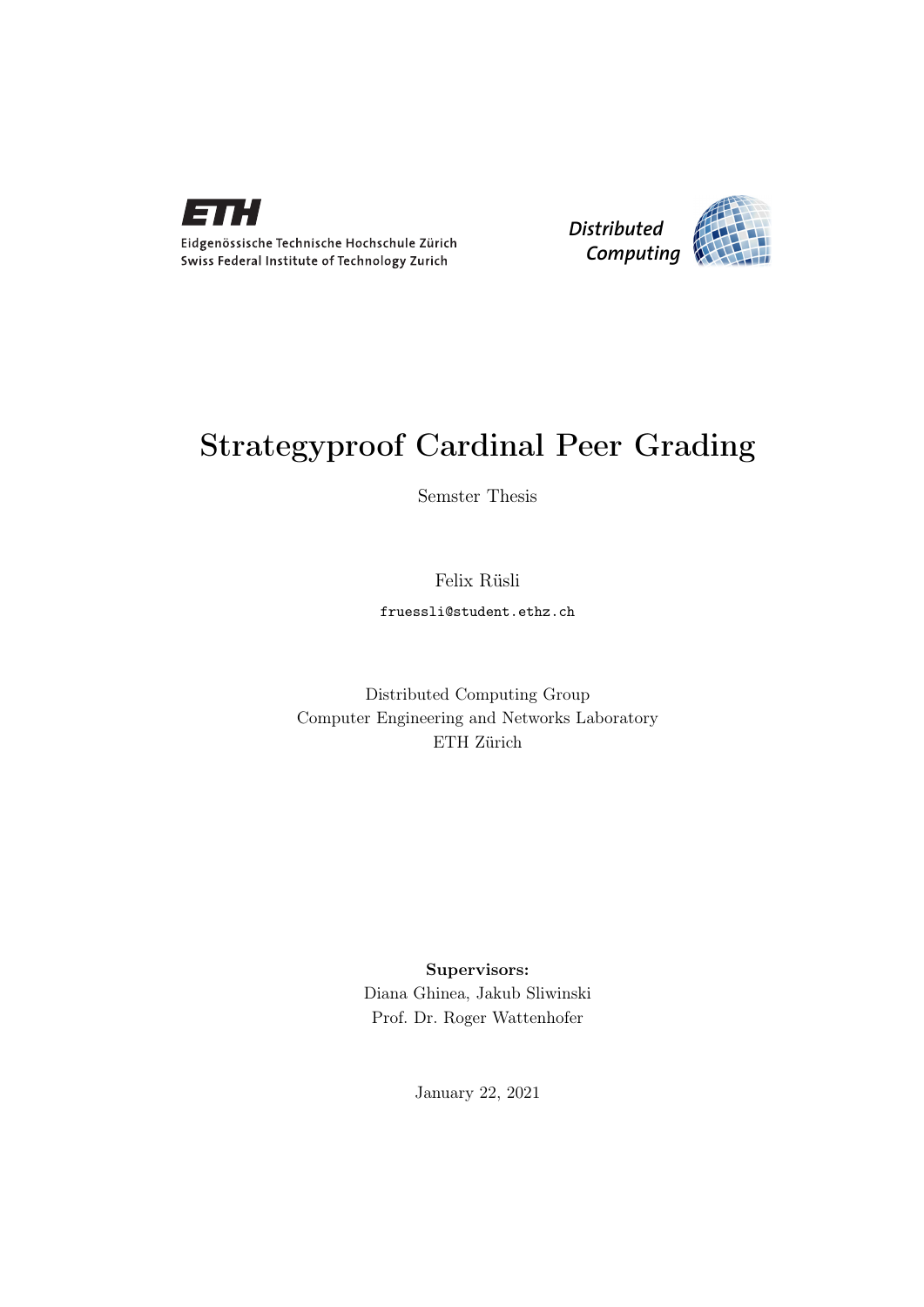# Acknowledgements

<span id="page-1-0"></span>I would like to thank Diana Ghinea and Jakub Sliwinski for their proficiency and their valuable insights during our weekly discussions.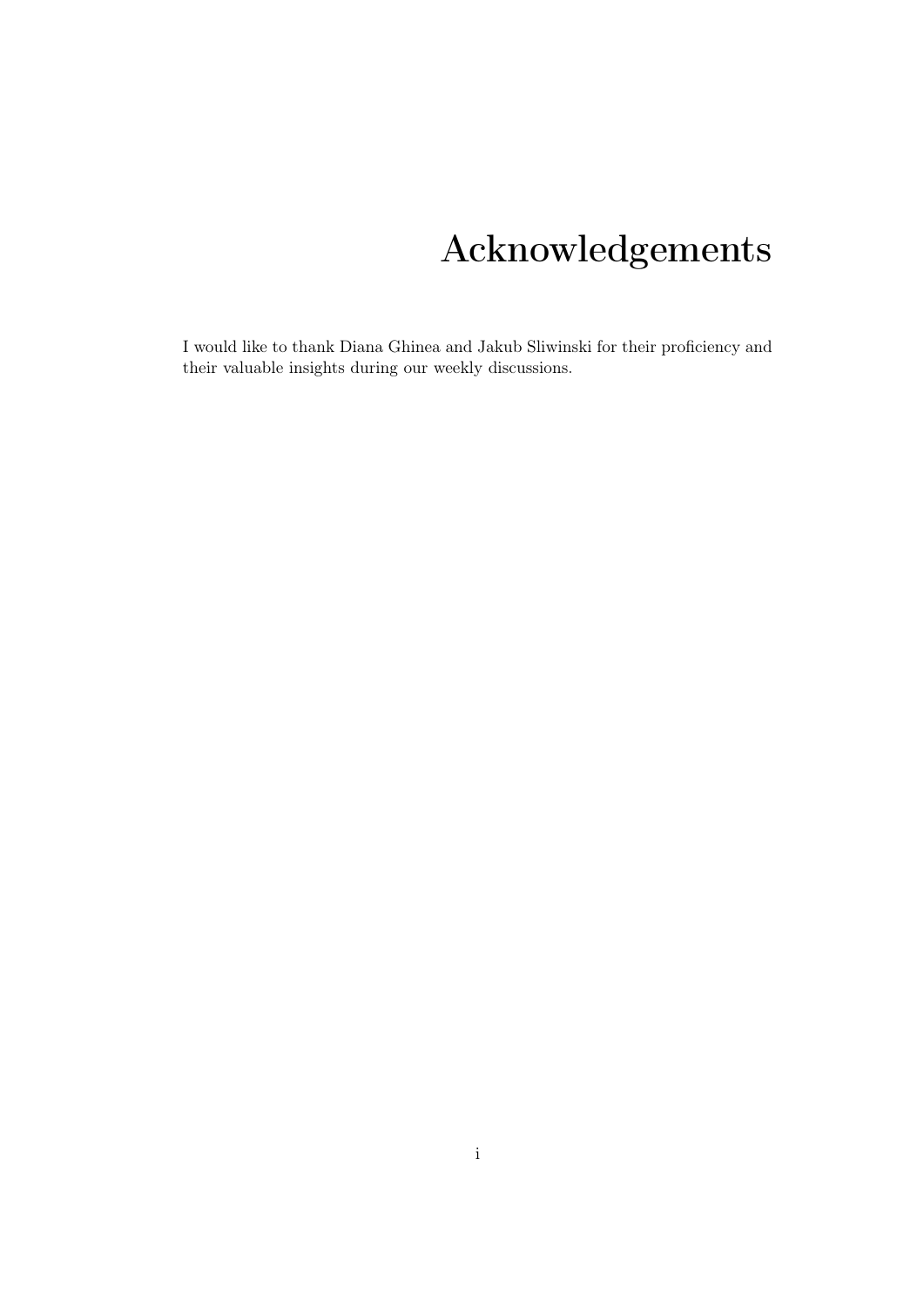# Abstract

<span id="page-2-0"></span>This work is about cardinal peer grading. An agent's grade is split up into accuracy and score. The accuracy serves as an incentive for agents to grade to participate truthfully in the peer grading, by giving them rewards for accurate gradings. The score reflects how its peers rate an agent. For these two parts a number of properties are studied. This works further includes a proof on the equality of independence and bipartite graphs, and a proof on the feasibility of score monotonicity.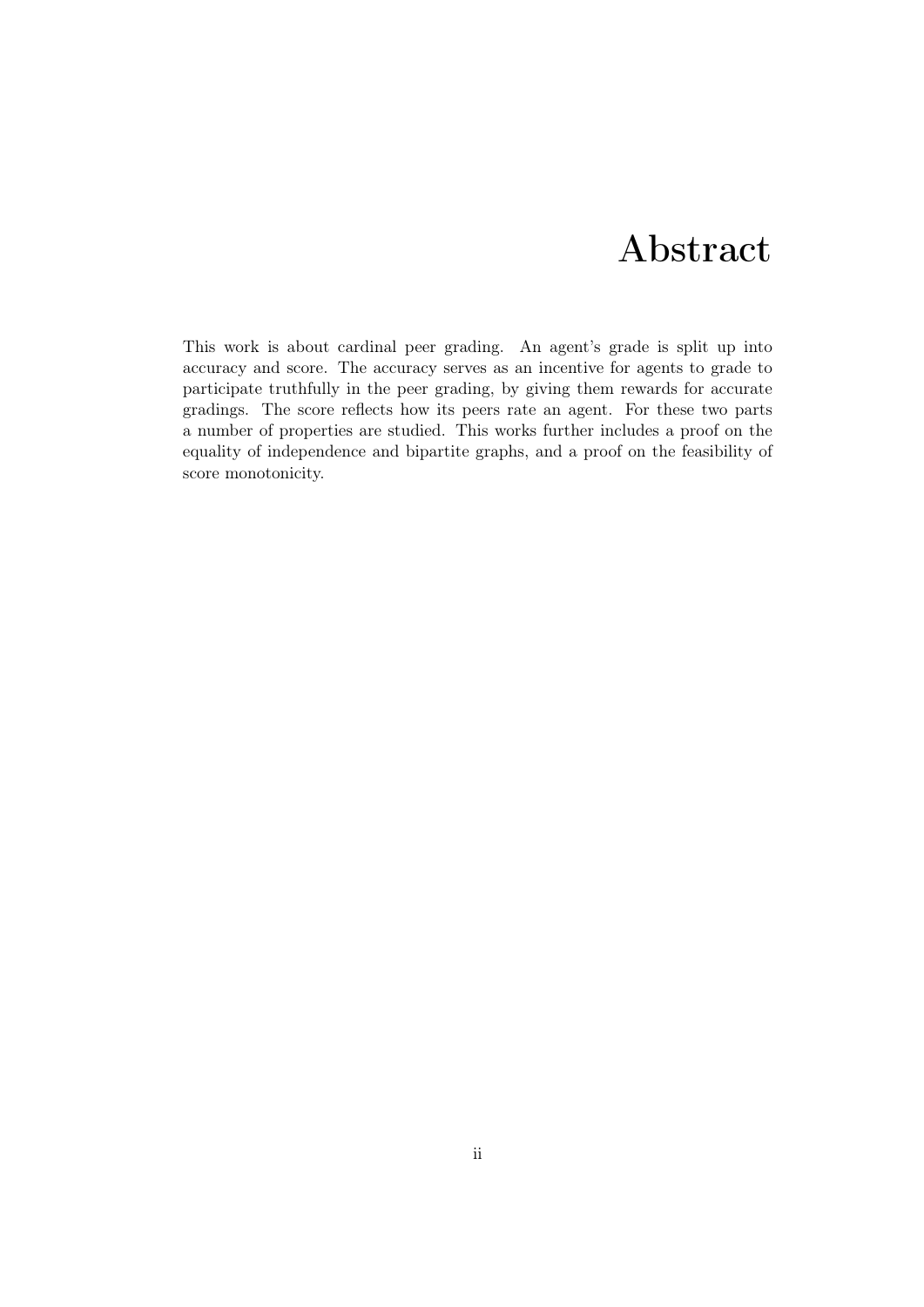# **Contents**

| Acknowledgements |                                 |                                          |                |  |
|------------------|---------------------------------|------------------------------------------|----------------|--|
| Abstract         |                                 |                                          |                |  |
| 1                |                                 | Introduction                             | 1              |  |
| $\bf{2}$         | <b>Background Information</b>   |                                          |                |  |
|                  | 2.1                             |                                          | $\overline{2}$ |  |
|                  | 2.2                             |                                          | $\overline{2}$ |  |
| 3                |                                 | <b>Naming</b>                            | 4              |  |
|                  | 3.1                             |                                          | $\overline{4}$ |  |
|                  | $3.2\,$                         |                                          | $5\,$          |  |
| 4                | <b>Preliminaries</b>            |                                          |                |  |
|                  | 4.1                             |                                          | $8\,$          |  |
|                  | 4.2                             |                                          | 9              |  |
|                  | 4.3                             | Strategyproofness                        | 10             |  |
|                  | 4.4                             |                                          | 10             |  |
|                  |                                 | Independence $\iff$ Bipartition<br>4.4.1 | 11             |  |
|                  | 4.5                             |                                          | 15             |  |
|                  |                                 | Score Monotonicity Proof<br>4.5.1        | 15             |  |
| 5                | <b>Approach and Model</b><br>18 |                                          |                |  |
|                  | 5.1                             |                                          | 18             |  |
|                  | 5.2                             |                                          | 18             |  |
|                  | 5.3                             |                                          | 20             |  |
|                  | 5.4                             |                                          | 22             |  |
|                  | 5.5                             |                                          | 22             |  |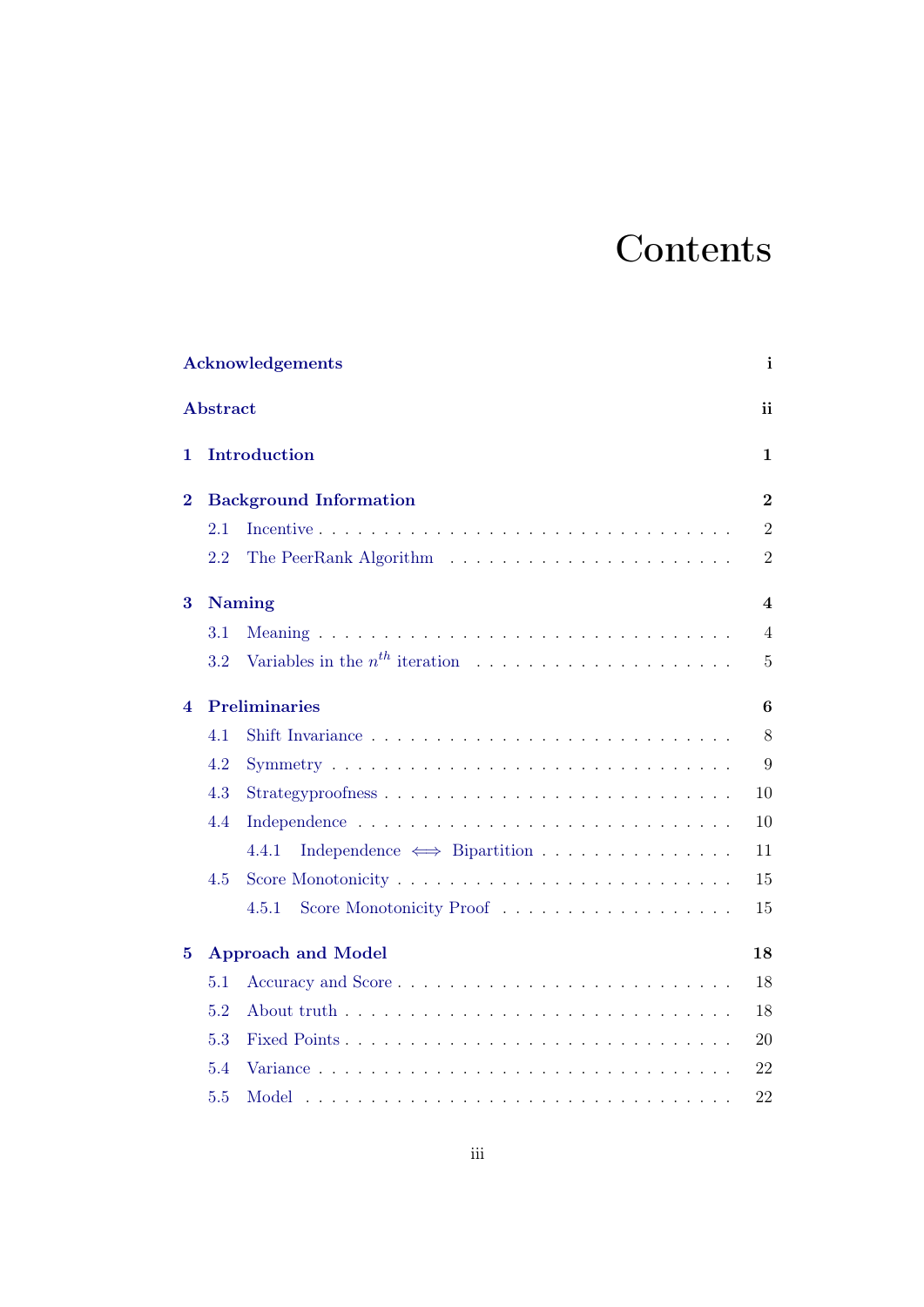| <b>CONTENTS</b> | $\mathbf{U}$ |
|-----------------|--------------|
|-----------------|--------------|

| 6 |                             | Accuracy                                                                     | 23 |  |  |
|---|-----------------------------|------------------------------------------------------------------------------|----|--|--|
|   | 6.1                         |                                                                              | 23 |  |  |
|   | 6.2                         |                                                                              | 23 |  |  |
|   |                             | 6.2.1                                                                        | 24 |  |  |
|   |                             | 6.2.2                                                                        | 24 |  |  |
|   | 6.3                         |                                                                              | 24 |  |  |
|   | 6.4                         |                                                                              | 25 |  |  |
| 7 | Putting everything together |                                                                              |    |  |  |
|   | 7.1                         | Properties that can be fulfilled $\ldots \ldots \ldots \ldots \ldots \ldots$ | 26 |  |  |
|   | 7.2                         |                                                                              | 26 |  |  |
|   | 7.3                         |                                                                              | 27 |  |  |
|   | 7.4                         |                                                                              | 27 |  |  |
|   | 7.5                         |                                                                              | 27 |  |  |
| 8 | <b>Related Work</b>         |                                                                              |    |  |  |
| 9 | Conclusion                  |                                                                              |    |  |  |
|   | <b>Bibliography</b>         |                                                                              |    |  |  |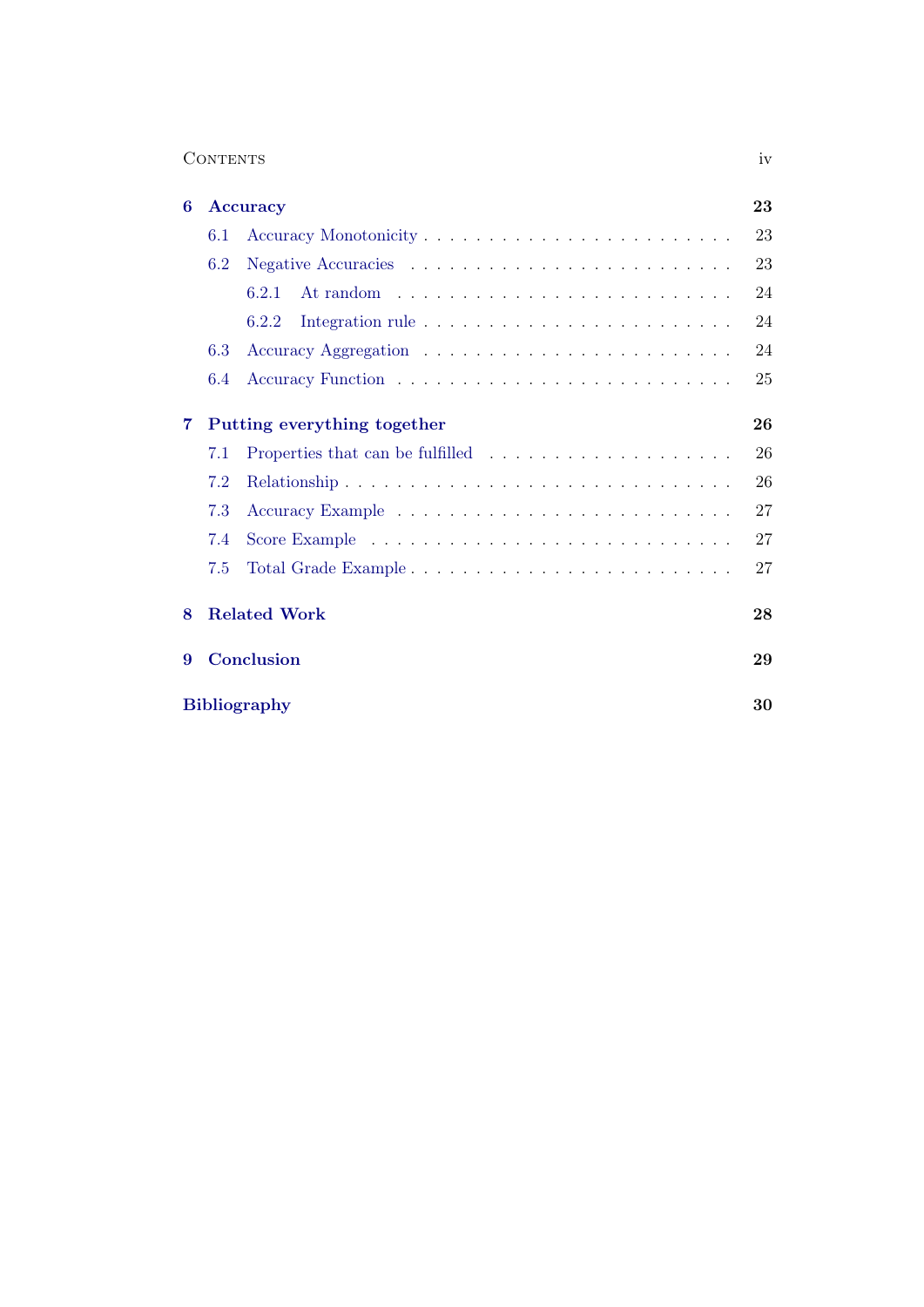# CHAPTER<sub>1</sub> Introduction

<span id="page-5-0"></span>As we have seen in the last few months, during the COVID-19 pandemic, online classes become more and more important, whether it be from the local primary schools or for whole online courses at a university. This can for example be a MOOC (massive open online course) which can have hundreds of enrolled students. Grading all of these students is extremely time-consuming for the instructors. This is where peer grading comes into play: students grade each other. The instructors then only have to do spot-checking if they choose to do so.

There are multiple modes for peer grading. The most common ones are cardinal, ordinal or selective peer grading. In cardinal peer grading the grades are in form of a cardinal number that the students assign to the work of their peers. In ordinal peer grading the students either compare the works against one another, e.g., paper A is better than paper B but worse than paper C, or the students make a ranked list of the works, e.g., the best one is essay D, then comes essay F, etc. Finally, in the selection problem the students choose the k best works amongst the given works. This last mode is for example used in scientific conferences.

This work is about cardinal peer grading. An agent's grade is split up into accuracy and score. For those two a number of properties are studied. The accuracy serves as an incentive for agents to grade to participate truthfully in the peer grading, by giving them rewards for accurate gradings. And the score reflects how its peers rate an agent. For all of this a fixed point approach is taken.

In chapter 2, one can find some background information on peer grading. Chapter 3 contains most of the terms and variables used in this work for lookup purposes. Chapter 4 discusses the properties used, some in more detail in the following subchapters. Chapter 5 argues the approaches and models used. In chapter 6 we construct a family of functions that calculates the accuracy and with that the incentive for the students to participate in the peer grading honestly. In chapter 7 we put everything together and give an idea how to calculate the final grade. Chapter 8 is about the previously conducted work in this area, especially about Toby Walsh's PeerRank algorithm [\[1\]](#page-34-1). Finally, chapter 9 concludes and summarizes what has been achieved.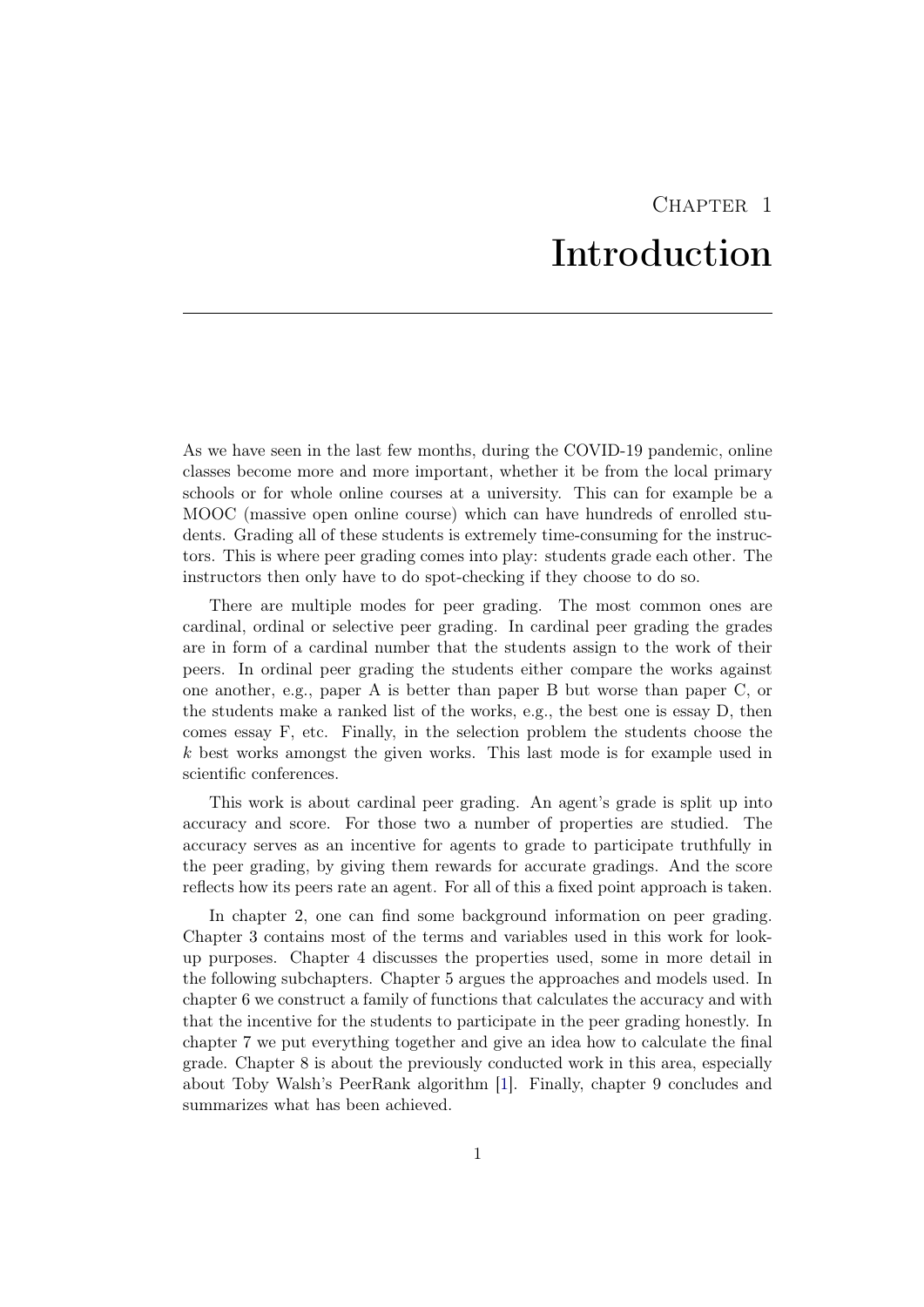## $CHAPTER$  2

# <span id="page-6-0"></span>Background Information

Peer grading is a system where subjects which are all at the same level assess each other's work, for example students which give feedback on the essays of their classmates. The main advantage of such methods is the time saved by the teacher or instructor, and has also been to shown improve the students understanding of the studied material [\[2\]](#page-34-2). It is generally not known who these peers are, whether they are students or scientists, the peers are called agents. So, one or multiple agents grade the work of another agent.

## <span id="page-6-1"></span>2.1 Incentive

The assessments agents give can however not be trusted since they are assumed to be selfish, meaning their main goal is to have the highest grade possible with as little effort as possible. For this reason a mechanism has to be used in order to convince the agents to grade honestly. This mechanism is usually an incentive. The incentive is a reward or a penalty in the grade the agent receives for the accuracy of their grading [\[3,](#page-34-3) [4\]](#page-34-4).

## <span id="page-6-2"></span>2.2 The PeerRank Algorithm

Toby Walsh's PeerRank Algorithm [\[1\]](#page-34-1) is an elegant and simple solution for the peer grading problem. He assumes that agents with a high grade have a good knowledge of the subject and therefore are also best fit to assess the work of other agents. The PeerRank rule as a fixed point function over multiple iterations.

The algorithm fulfills the following properties: The grade always stays in the given domain, an unanimous decision of the grading agents lead to that decision as the received grade, every grade in the domain is possible, and all given grades have an impact on the end result [\[1\]](#page-34-1). However, according to the author, the PeerRank method is not monotonic [\[1\]](#page-34-1).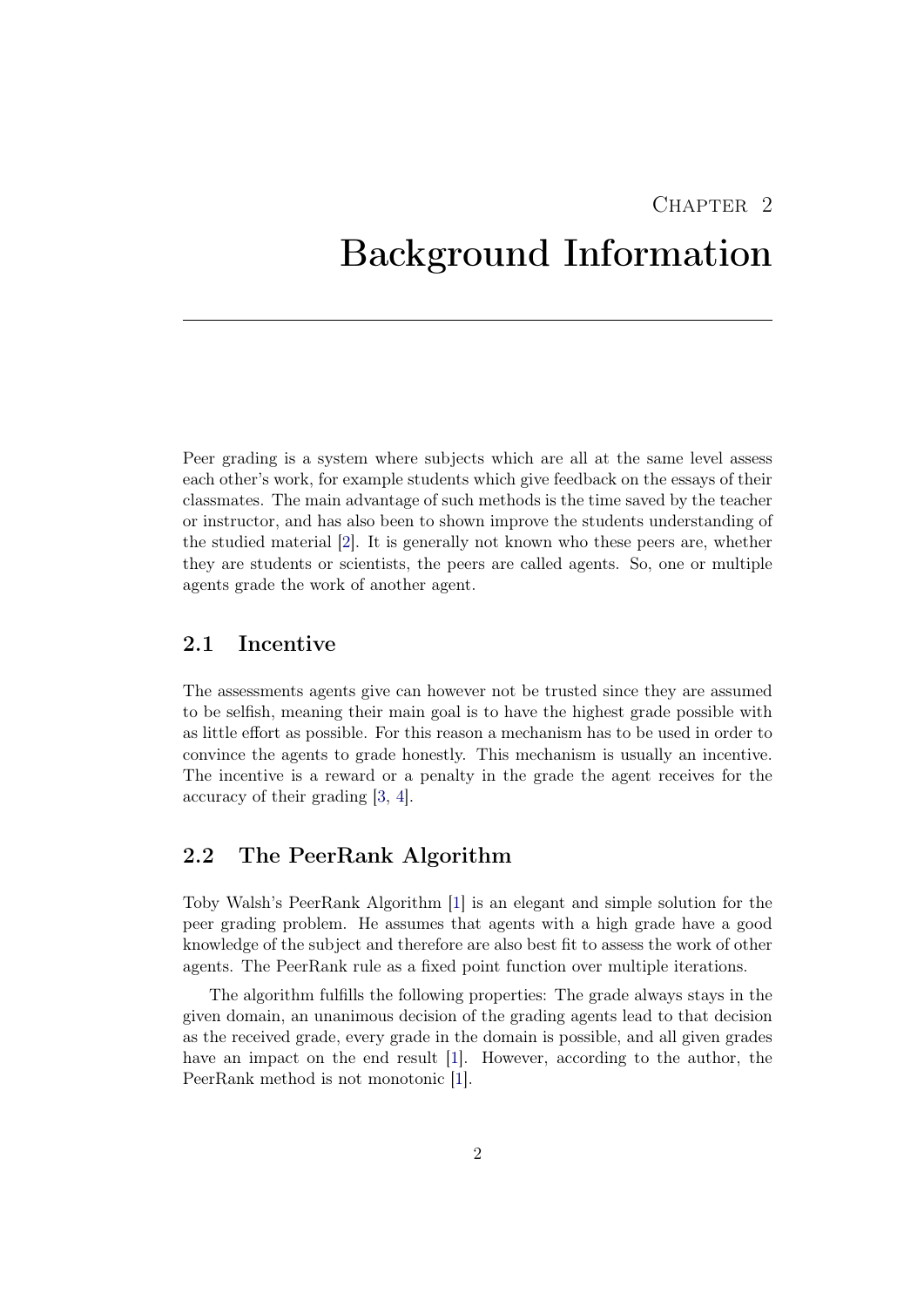#### 2. BACKGROUND INFORMATION 3

In [\[1\]](#page-34-1) m denotes the number of participating agents.  $A_{i,j}$  is the grade agent i receives from agent j.  $X_i^n$  is the final grade agent i receives after n iterations of the algorithm.  $\alpha$  indicates how much the weighted average of the received grades counts towards the grade and  $\beta$  how much the incentive counts towards the grade. The grades,  $\alpha$  and  $\beta$  are normalized to be in the domain [0, 1].

The PeerRank Algorithm is the following:

$$
X_i^0 = \frac{1}{m} \Sigma_j A_{i,j}
$$
  

$$
X_i^{n+1} = (1 - \alpha) * X_i^n + \frac{\alpha}{\Sigma_j X_j^n} \Sigma_j X_j^n * A_{i,j}
$$

However, this mechanism doesn't have an incentive like mentioned above. For this reason Mr. Walsh expanded his PeerRank rule to the Generalized PeerRank algorithm.

$$
X_i^0 = \frac{1}{m} \Sigma_j A_{i,j}
$$
  

$$
X_i^{n+1} = (1 - \alpha - \beta) * X_i^n + \frac{\alpha}{\Sigma_j X_j^n} \Sigma_j X_j^n * A_{i,j} + \frac{\beta}{m} * \Sigma_j 1 - |A_{j,i} - X_j^n|
$$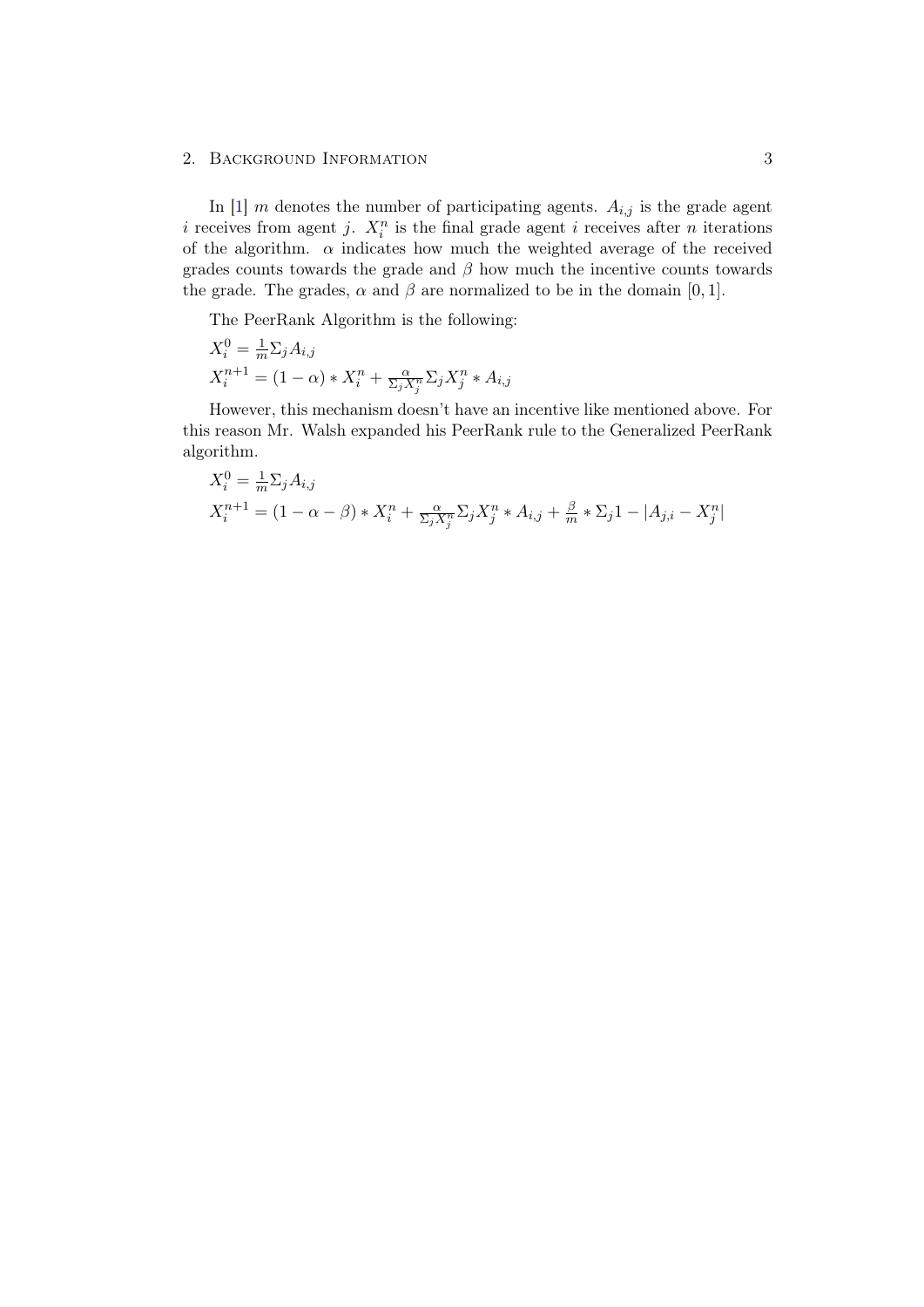# CHAPTER<sub>3</sub> Naming

<span id="page-8-0"></span>The terms listed below are used for this semester project. The lists below serve as a lookup-table on what the terms mean and what variables are used for them throughout the project.

## <span id="page-8-1"></span>3.1 Meaning

- 1. score: The score is the evaluation of the work an agent did. For example  $S_{22}$  is the joined grade of agent 22.
- 2. *accuracy*, incentive: The *accuracy* evaluates the ability of an agent to grade its peers. In other works this is sometimes called incentive.
- 3. total grade: The total grade is the final evaluation the agents receives. It is partly dependent on the score and the accuracy.
- 4. individual grade: The individual grades are the evaluations the agents give to and receive from their peers. For example ' $g_{6,2} = 13$ ' means agent 6 received an individual grade of 13 from agent 2.
- 5. fixed point: When an agent gives an individual grade which coincides with its fixed point, this agent receives the highest possible accuracy. The fixed point depends on the other agents that grade the same peer.
- 6.  $u(.)$ :  $u(.)$  is a function with an *individual grade* as input. The function is mainly used in the section about shift invariance.
- 7. weight-accuracy-function: The weight-accuracy-function calculates the weight from the accuracy of an agent in a weighted average.
- 8. agent: The peers in the peer grading problem are called agents.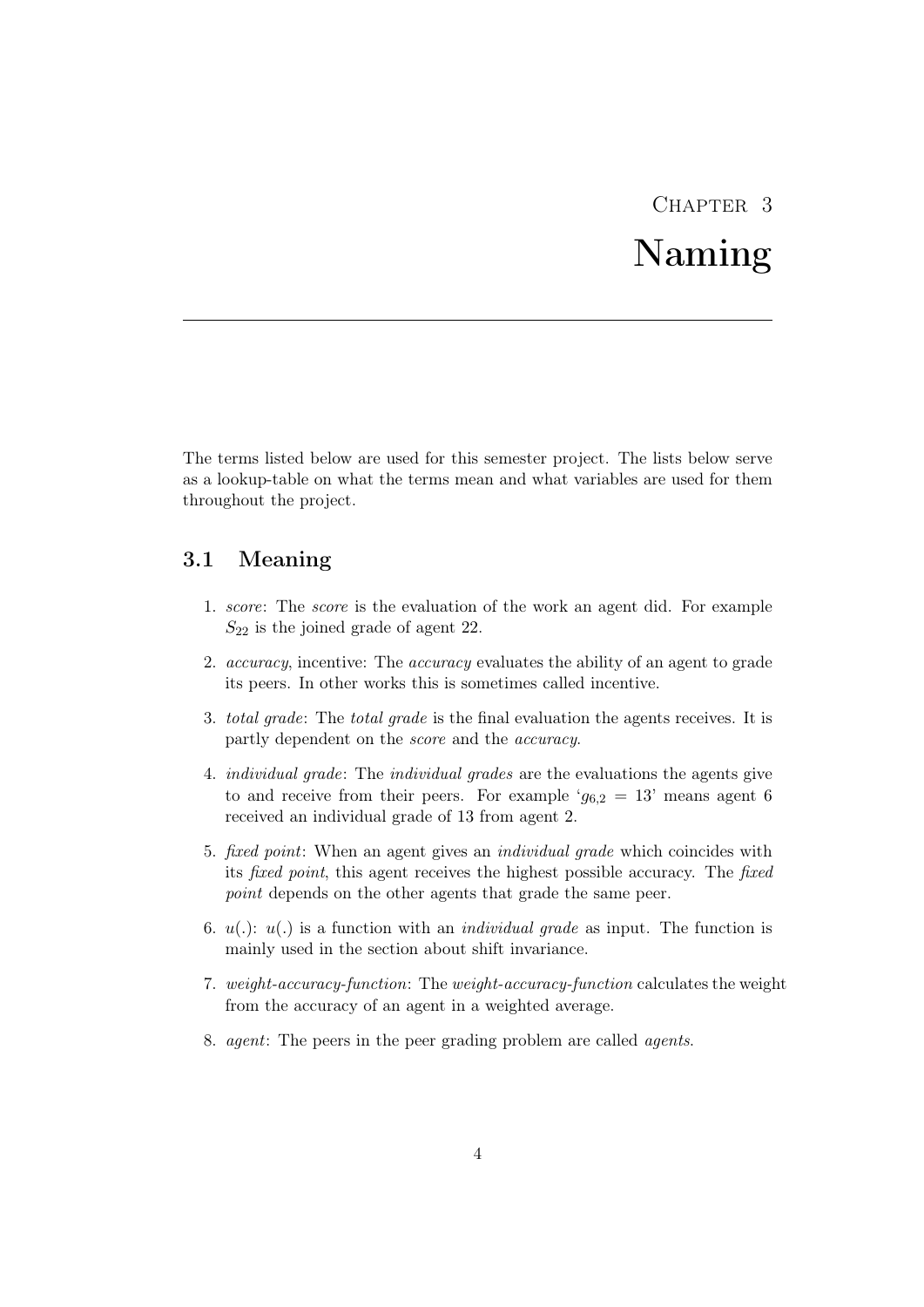## <span id="page-9-0"></span>3.2 Variables in the  $n^{th}$  iteration

A fixed point approach was taken. Thus, the mechanism uses iterations.

- 1. score:  $S_i^n$
- 2.  $accuracy: A_j^n$
- 3. total grade:  $X_j^n, G_j^n$
- 4. *individual grade*:  $g_{i,j}$
- 5. fixed point:  $F_{i,j}^n$
- 6. u(.)
- 7. weight-accuracy-function:  $t(.)$

Where some terms like the scores or accuracies change over iterations the individual grades stay constant. Sometimes for accuracy and score the iteration will not be written for brevity.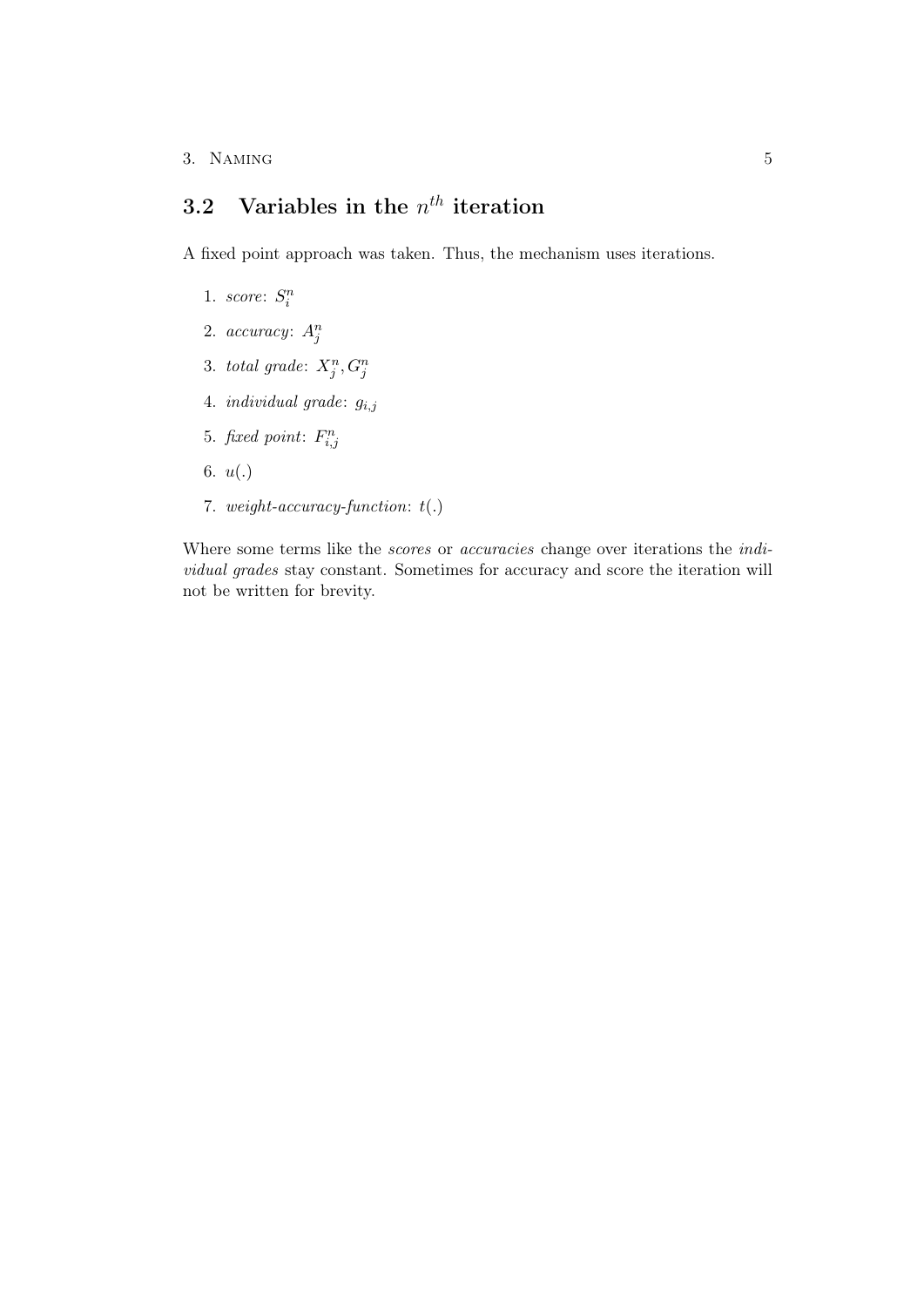# $CHAPTER$  4 Preliminaries

<span id="page-10-0"></span>This chapter lists a handful of useful properties we aim to achieve. Some of them are taken from the PeerRank method by Toby Walsh  $[1]$  and marked with  $(PR)$ as such and some are taken from [\[5\]](#page-34-5) and marked with (Sel).

The total grade, the score and also the accuracy should stay in a given domain, e.g., [0,1], [1,10] or [1,6].

Definition 4.1 (Domain (PR)). The total grade, the score and the accuracy stay in their given domain. The domains may differ between the total grade, the score and the accuracy.

All scores and total grades within their given domain are possible.

Definition 4.2 (Non-Imposition (Sel)/No Discrimination (PR)). All sets of scores and total grades within their respecitive domain are reachable.

All individual grades should have an influence on the score of the agent they are evaluating.

**Definition 4.3** (No Score Dummy  $(PR)$ ). If agent j changes their evaluation of agent i and all other individual grades stay the same, i's score will change.

Definition 4.4 (No Dictators). A single agent can not solely decide the score or the total grade of another agent.

If all agents that grade agent  $i$  have a unanimous decision on the grade of agent  $i$ , then that grade should be the score. However, the total grade is still depending on *i*'s accuracy.

Definition 4.5 (Unanimity (PR)). If all agents give an agent the individual grade  $k$ , then the *score* given to this agent will be  $k$ .

**Definition 4.6** (Continuity). A function is continuous if for all  $\delta > 0$ , there is an  $\epsilon > 0$ , such that, if you change the argument by less than  $\epsilon$ , the value changes by less than  $\delta$ .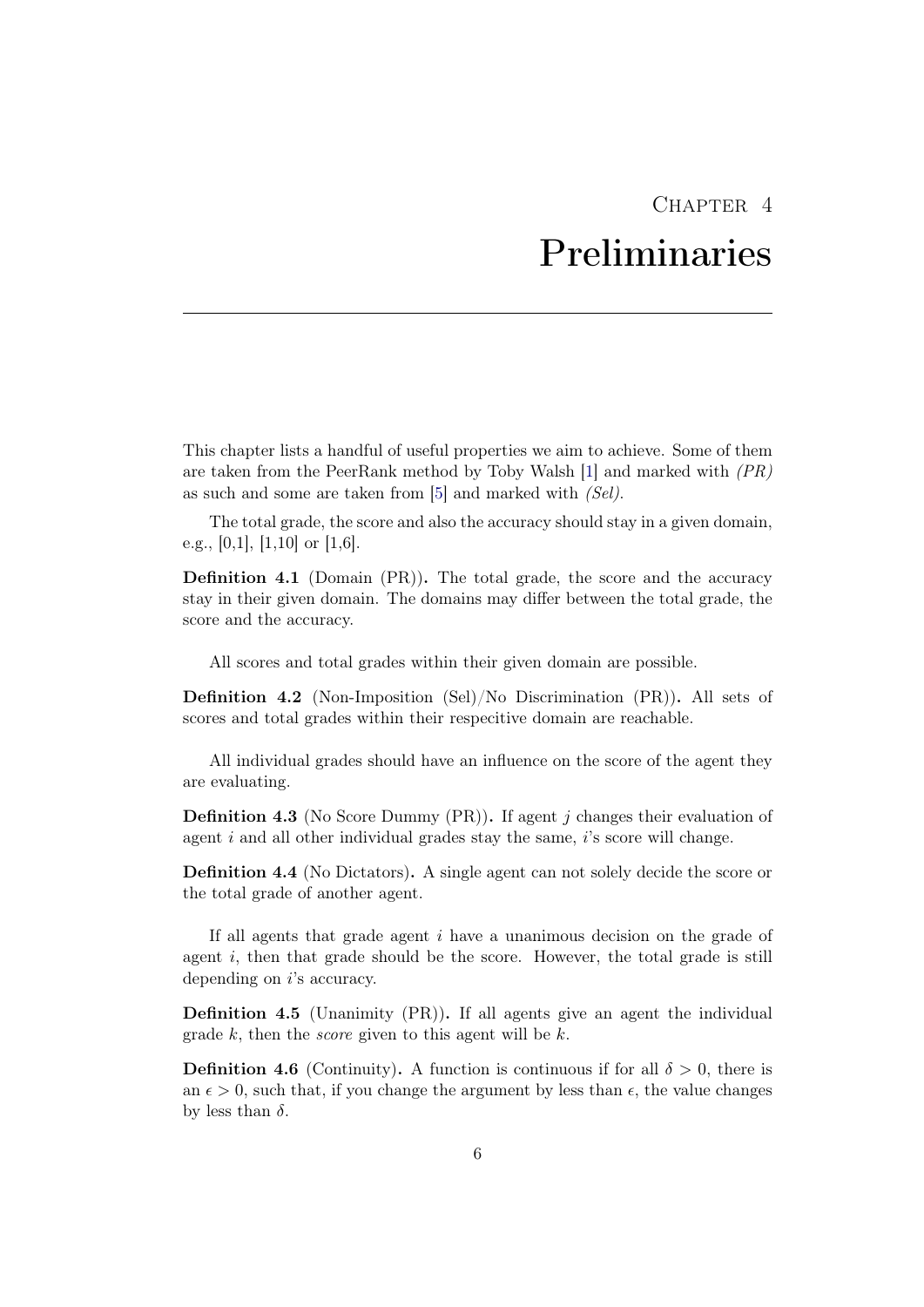In the continuity property, for us an argument is an individual grade. The value can be the score, the accuracy or even the total grade.

**Definition 4.7** (Surjectivity). A function f from a set X to a set Y is surjective, if for every element y in the codomain Y of f, there is at least one element x in the domain X of f such that  $f(x) = y$ . [\[7\]](#page-34-6)

The influence and the grade an agent has should not be depending on their name.

Definition 4.8 (Anonymity (Sel)). Permutation of agents leads to the same permutation of total grades.

Definition 4.9 (Strategyproofness). An agent fares not worse by grading the other agents truthfully.

Definition 4.10 (Impartiality (Sel)). Agents can't influence their own score.

Definition 4.11 (Shift invariance). If all agents shift their individual grade for agent j by  $+a$ , then the score of agent j also shifts by  $+a$ .

**Definition 4.12** (Score Monotonicity). If agent  $j$  increases their evaluation of agent  $i$  and all other individual grades stay the same,  $i$ 's score will

- increase if  $A_i > 0$ , or
- decrease if  $A_i < 0$ ,

where  $A_i$  is *i*'s accuracy.

Definition 4.13 (Accuracy Monotonicity). If agent i grades agent j 'better' and the other agents grade agent  $j$  the same way, agent  $i$ 's accuracy should increase. 'Better' means that i's individual grade is closer to its fixed point.

**Definition 4.14** (Score Independence). Changing  $g_{i,i}$  can not change the score of agent i,  $\forall (i, j), i \neq j$ .

**Definition 4.15** (Accuracy Independence). Changing  $g_{j,i}$  can not change the accuracy of agent j,  $\forall (i, j), i \neq j$ .

Definition 4.16 (Symmetry). If all individual grades are flipped, then all the scores are also flipped. And by flipped is meant, the maximum grade minus the individual grade and the maximum grade minus the score, e.i.,  $g_{max} - grade +$  $g_{min}$ , respectively  $g_{max} - score + g_{min}$ .

In the following we take a closer look at some of the previously mentioned properties.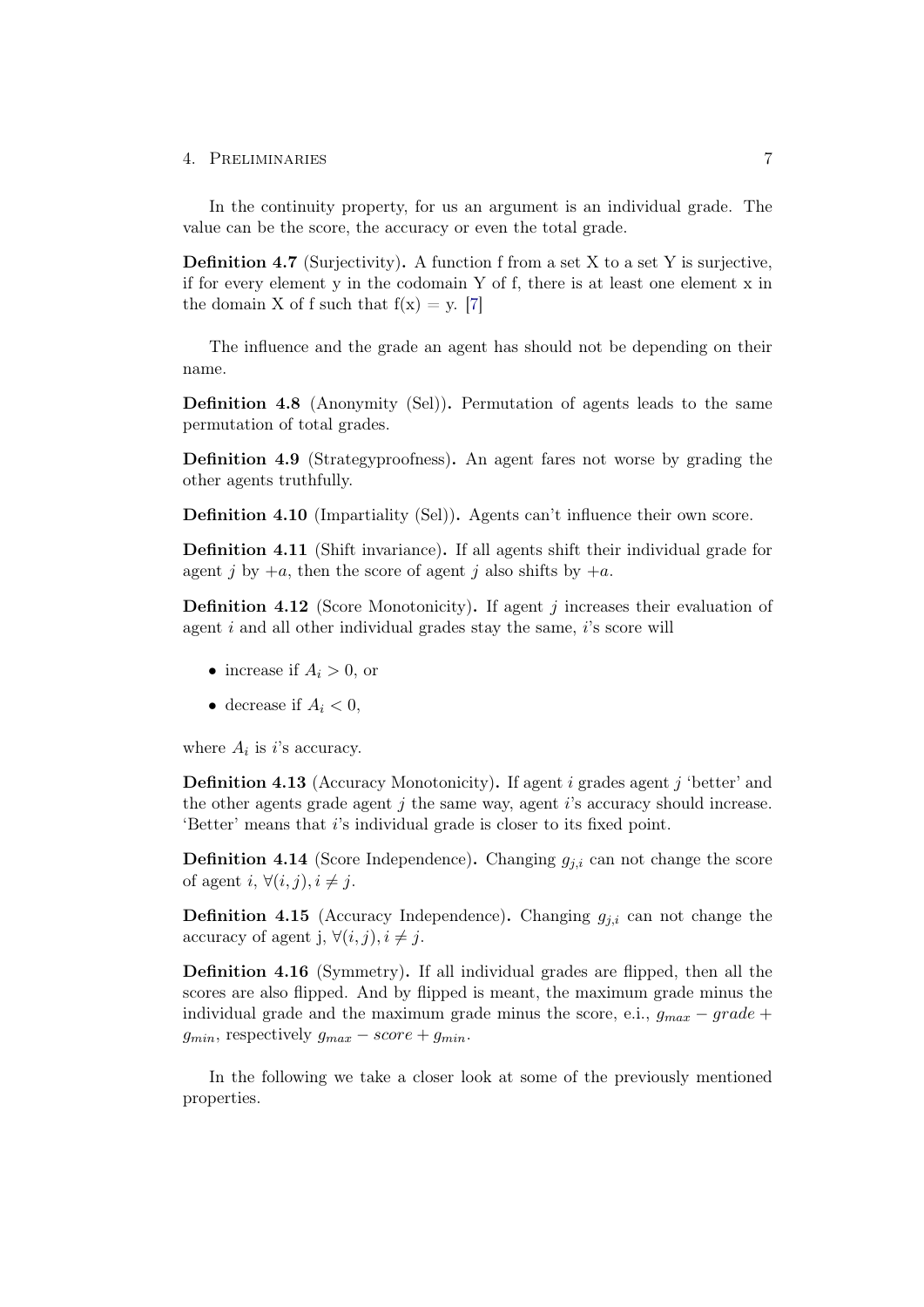#### 4. Preliminaries 8



Figure 4.1: Shift Invariance

## <span id="page-12-0"></span>4.1 Shift Invariance

Definition 4.17 (Shift invariance). If all agents shift their individual grade for agent j by  $+a$  the score of agent j also shifts by  $+a$ .

Shift invariance makes sure that the accuracy of the grading agents stays the same, if all the grading agents shift their individual grades by the same amount, since the distance to the fixed point doesn't change.

**Example 4.18.** The weighted average,  $S_j = \frac{\sum_{i=1}^n g_{j,i} * A_i}{\sum_{i=1}^n A_i}$ , is shift invariant.

Proof. 
$$
\frac{\sum_{i=1}^{n} (g_{j,i} + a) * A_i}{\sum_{i=1}^{n} A_i} = \frac{\sum_{i=1}^{n} g_{j,i} * A_i + a * A_i}{\sum_{i=1}^{n} A_i} = \frac{\sum_{i=1}^{n} g_{j,i} * A_i}{\sum_{i=1}^{n} A_i} + \frac{a * \sum_{i=1}^{n} A_i}{\sum_{i=1}^{n} A_i}
$$

$$
= \frac{\sum_{i=1}^{n} g_{j,i} * A_i}{\sum_{i=1}^{n} A_i} + a = S_j + a
$$

Remark 4.19. In fact, there is shift invariance for any arbitrary weight function of the accuracy,  $t(A_i)$ .

Proof. 
$$
\frac{\sum_{i=1}^{n} (g_{j,i} + a) * t(A_i)}{\sum_{i=1}^{n} t(A_i)} = \frac{\sum_{i=1}^{n} g_{j,i} * t(A_i) + a * t(A_i)}{\sum_{i=1}^{n} t(A_i)} = \frac{\sum_{i=1}^{n} g_{j,i} * t(A_i)}{\sum_{i=1}^{n} t(A_i)} + \frac{a * \sum_{i=1}^{n} t(A_i)}{\sum_{i=1}^{n} t(A_i)}
$$
  
= 
$$
\frac{\sum_{i=1}^{n} g_{j,i} * t(A_i)}{\sum_{i=1}^{n} t(A_i)} + a = S_j + a
$$

*Remark* 4.20. The form  $S_j = \frac{\sum_{i=1}^n u(g_{j,i}) * t(A_i)}{\sum_{i=1}^n t(A_i)}$  is also shift invariant, with  $u(.)$ being an arbitrary function with  $u(x + a) = u(x) + a$ , and  $t(.)$  is an arbitrary function.

Proof. 
$$
\frac{\sum_{i=1}^{n} u(g_{j,i} + a) * t(A_i)}{\sum_{i=1}^{n} t(A_i)} = \frac{\sum_{i=1}^{n} u(g_{j,i}) * t(A_i) + a * t(A_i)}{\sum_{i=1}^{n} t(A_i)} = \frac{\sum_{i=1}^{n} u(g_{j,i}) * t(A_i)}{\sum_{i=1}^{n} t(A_i)} + \frac{a * \sum_{i=1}^{n} t(A_i)}{\sum_{i=1}^{n} t(A_i)}
$$

$$
= \frac{\sum_{i=1}^{n} u(g_{j,i}) * t(A_i)}{\sum_{i=1}^{n} t(A_i)} + a = S_j + a
$$

<span id="page-12-1"></span>**Theorem 4.21.**  $u(x + a) = u(x) + a \Rightarrow u(x) = x + u(0)$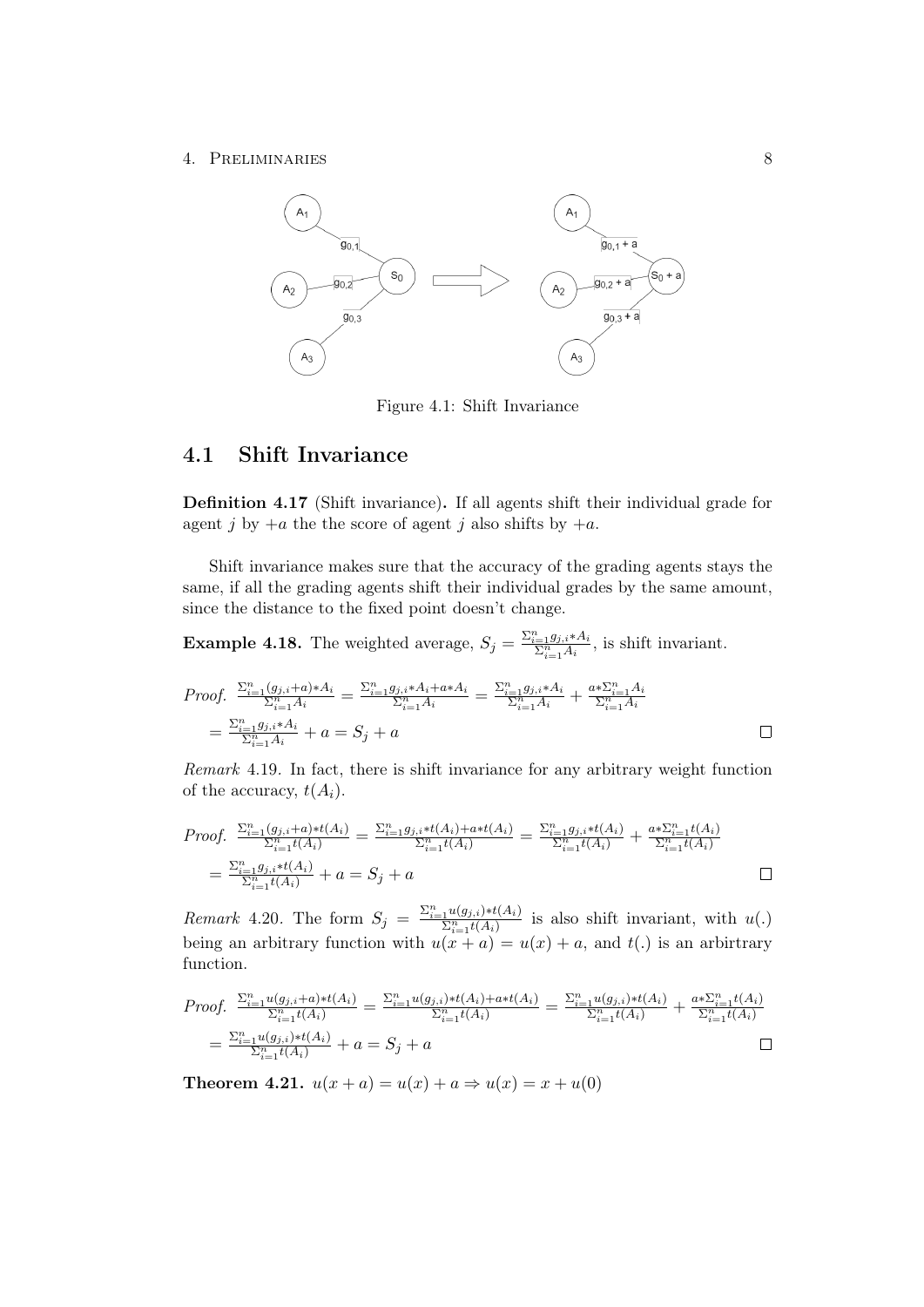

<span id="page-13-2"></span>Figure 4.2: Symmetry example

*Proof.* Simply plug in  $x = 0$  and  $a = x'$  on the right side.

$$
u(0 + x') = u(x') = u(0) + x'
$$

<span id="page-13-1"></span>**Theorem 4.22.** The form  $S_j = \frac{\sum_{i=1}^n u(g_{j,i}) * t(A_i)}{\sum_{i=1}^n t(A_i)}$  is shift invariant and fulfills unanimity, if  $u(0) = 0$ .  $t(.)$  is an arbitrary function.

*Proof.* We know from Theorem [4.21](#page-12-1) that  $u(x) = x + u(0)$ . In order to fulfill unanimity we know that  $S_j$  has to be 0 if all  $g_{j,i}$  are 0. If all  $g_{j,i}$  are 0, we have  $S_j = 0 = \frac{\sum_{i=1}^{n} u(0) * t(A_i)}{\sum_{i=1}^{n} t(A_i)}$  for any  $A_i$ .

Since  $t(.)$  is arbitrary we conclude that  $u(0) = 0$ .

 $\Box$ 

Corollary 4.23. With Theorem [4.21](#page-12-1) and Theorem [4.22](#page-13-1) we conclude that for the form  $S_j = \frac{\sum_{i=1}^n u(g_{j,i}) * t(A_i)}{\sum_{i=1}^n t(A_i)}$  to be shift invariant and fulfill unanimity we require that  $u(x) = x$ .

## <span id="page-13-0"></span>4.2 Symmetry

Definition 4.24 (Symmetry). If all individual grades are flipped, then all the scores are also flipped. And by flipped is meant, the maximum grade minus the individual grade and the maximum grade minus the score, e.i.,  $g_{max} - grade +$  $g_{min}$ , respectively  $g_{max} - score + g_{min}$ .

*Example:* Let us assume agents 1, 2 and 3 grade the agent 0 on a scale of 0 to 1. The score is calculated with a weighted average, where the weights are the accuracies,  $t(A_i) = A_i$ . The individual grades are  $g_{0,1} = 0.1, g_{0,2} = 0.2$  and  $g_{0,3} =$ 0.9. The accuracies of the grading agents are  $A_1 = 0.7, A_2 = 0.6$  and  $A_3 = 0.4$ . Therefore, the score is  $S_0 = \frac{\sum_{i=1}^n g_{0,i} * t(A_i)}{\sum_{i=1}^n t(A_i)} = \frac{0.1 * 0.7 + 0.2 * 0.6 + 0.9 * 0.4}{0.7 + 0.6 + 0.4} = 0.3235.$ 

Now the individual grades are flipped, e.g., for agent 1 we have  $g_{0,1} = 1-0.1 =$ 0.9. The other new individual grades are  $g_{0,1} = 0.8$  and  $g_{0,3} = 0.1$ . The new score is  $S_0 = \frac{0.9 * 0.7 + 0.8 * 0.6 + 0.1 * 0.4}{0.7 + 0.6 + 0.4} = 0.6765 = 1 - 0.3235$  [*Figure [4.2](#page-13-2)*].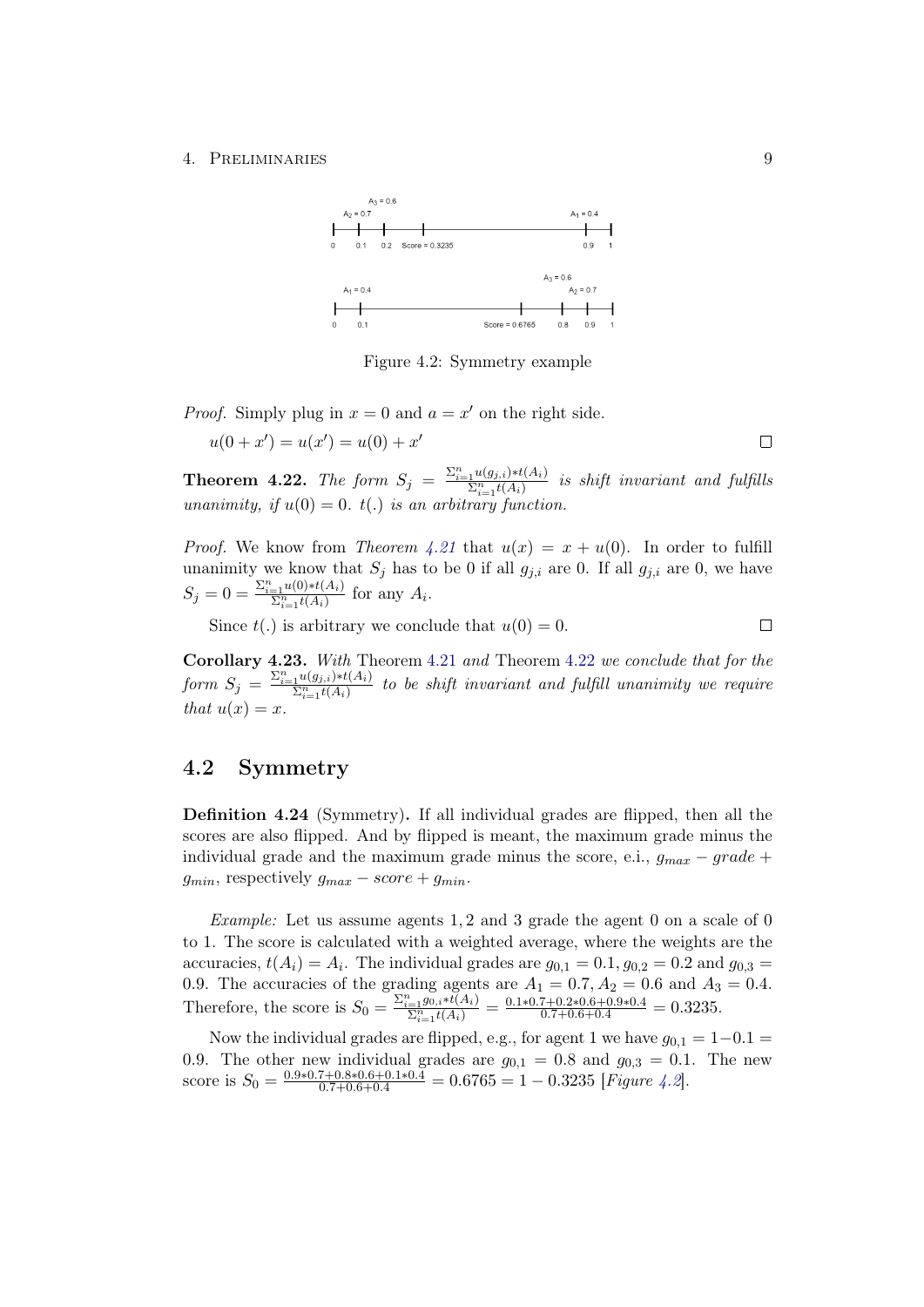**Theorem 4.25.** The weighted average with an arbitrary weighting function  $t(.)$ as scoring rule is symmetric.

*Proof.* The score is  $S_j = \frac{\sum_{i=1}^n g_{j,i} * t(A_i)}{\sum_{i=1}^n t(A_i)}$ .  $\frac{\sum_{i=1}^{n}(g_{max}-g_{j,i}+g_{min})*t(A_i)}{\sum_{i=1}^{n}t(A_i)}=\frac{\sum_{i=1}^{n}(g_{max}+g_{min})*t(A_i)-g_{j,i}*t(A_i)}{\sum_{i=1}^{n}t(A_i)}=\frac{(g_{max}+g_{min})*\sum_{k=1}^{n}t(A_k)-\sum_{i=1}^{n}g_{j,i}*t(A_i)}{\sum_{i=1}^{n}t(A_i)}$  $=\frac{(g_{max}+g_{min}^{m})*\sum_{k=1}^{n}t(A_k)}{\sum_{i=1}^{n}t(A_i)}-\frac{\sum_{i=1}^{n}g_{j,i}*t(A_i)}{\sum_{i=1}^{n}t(A_i)}=g_{max}-S_j+g_{min}$ 

### <span id="page-14-0"></span>4.3 Strategyproofness

Definition 4.26 (Strategyproofness). An agent fares not worse by grading the other agents truthfully.

Definition 4.27 (Impartiality (Sel)). Agents can't influence their own score.

This work encourages agents to grade truthfully with the an incentive, called accuracy. Accuracy monotonicity makes sure that better grading gets rewarded accordingly.

Thanks to score independence, impartiality is achieved.

## <span id="page-14-1"></span>4.4 Independence

**Definition 4.28** (Score Independence). Changing  $g_{j,i}$  can not change the score of agent i,  $\forall (i, j), i \neq j$ .

**Definition 4.29** (Accuracy Independence). Changing  $g_{j,i}$  can not change the accuracy of agent j,  $\forall (i, j), i \neq j$ .

If an agent had no influence on their own total grade they would have no reason to be dishonest in their review of the other agents. Thus, an agent should have as little influence as possible on their total grade. While the individual grades an agent gives have of course an impact on this agents accuracy they shouldn't have an impact on their score. This is the idea behind *score independence*.

On the other hand, the reception of individual grades should not influence the accuracy of an agent which is reflected in the accuracy independence.

This work proves later that score independence and accuracy independence are actually equivalent. Independence merges the score and the accuracy independence into one property.

**Definition 4.30** (Independence). Changing  $g_{j,i}$  can neither change the score of agent *i* nor the accuracy of agent  $j, \forall (i, j), i \neq j$ .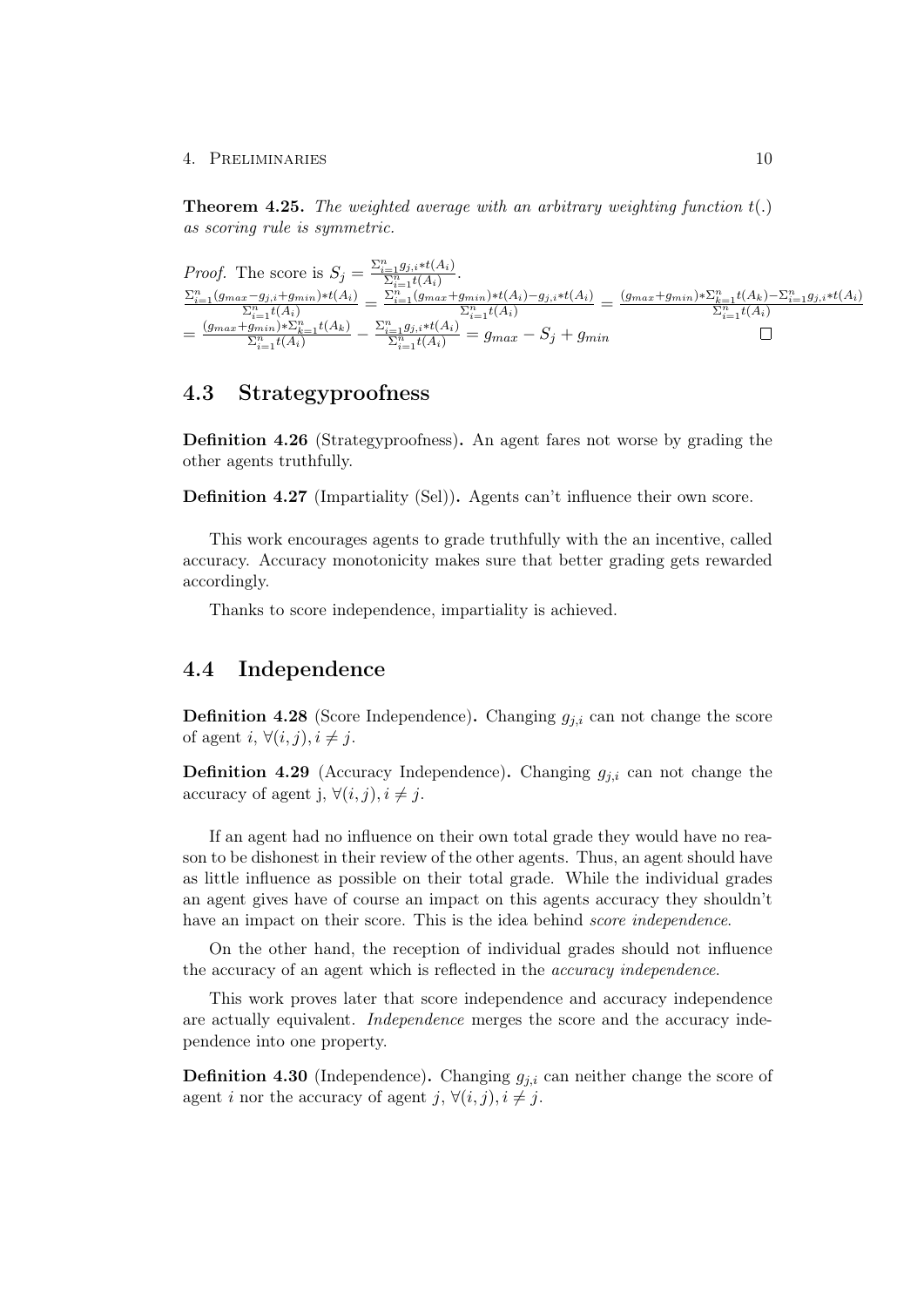### <span id="page-15-0"></span>4.4.1 Independence  $\iff$  Bipartition

A group of peers are given a task. This group of peers is afterwards asked to grade the work of their peers. In the following we will call the peers agents.

The final evaluation of an agent is based on two parts. The first part is based on how well the agent performed at the given task. And the second part is based on how well the agent performed in grading their peers.

**Definition 4.31** (Individual Grade). The individual grade  $g_{i,i}$  is the grade agent j receives from agent  $i, i \neq j$ .

Definition 4.32 (Score). The *Score* is the evaluation of the work an agent did.

Definition 4.33 (Accuracy). The Accuracy evaluates the ability of an agent to grade its peers.

For the rest of the proof we will make two assumptions.

Assumption 4.34 (No Dictators). Every agent that is graded is graded by at least two other agents.

Definition 4.35 (No Score Dummy). If agent j changes their evaluation of agent  $i$  and all other individual grades stay the same,  $i$ 's score will change.

<span id="page-15-1"></span>Assumption 4.36 (No Dummy). We assume that we have no score dummy and accuracy monotonicity.

<span id="page-15-2"></span>Lemma 4.37. Score independence and accuracy independence are equivalent. Thus we get the property called Independence.

<span id="page-15-3"></span>Theorem 4.38. Independence is equivalent to a bipartite S-A-graph (score-accuracygraph).

Definition 4.39 (Score-Accuracy-Graph). The score-accuracy-graph is an undirected graph where for each agent i we have an Accuracy Node  $A_i$  and a Score *Node*  $S_i$ . Both  $A_i$  and  $S_i$  are connected to the *dummy node*  $d_i$ . If  $g_{j,i}$  exists then we add an edge  $(A_i, S_j)$ .

*Remark* 4.40. From Assumption [4.36](#page-15-1) we know that, if  $g_{j,i}$  changes then  $S_j$ changes and thus  $A_i$  also changes.

Proof. First of all let us prove Lemma  $\angle 4.37$  $\angle 4.37$ .

We prove that accuracy and score indepence are equivalent by showing that if we don't have accuracy independence, respectively score independence, then we also can't have the other one. No accuracy independence means there exists a pair  $(i, j)$  where changing  $g_{j,i}$  can change the accuracy of agent j. And no score independence means there exists a pair  $(i, j)$  where changing  $g_{j,i}$  can change the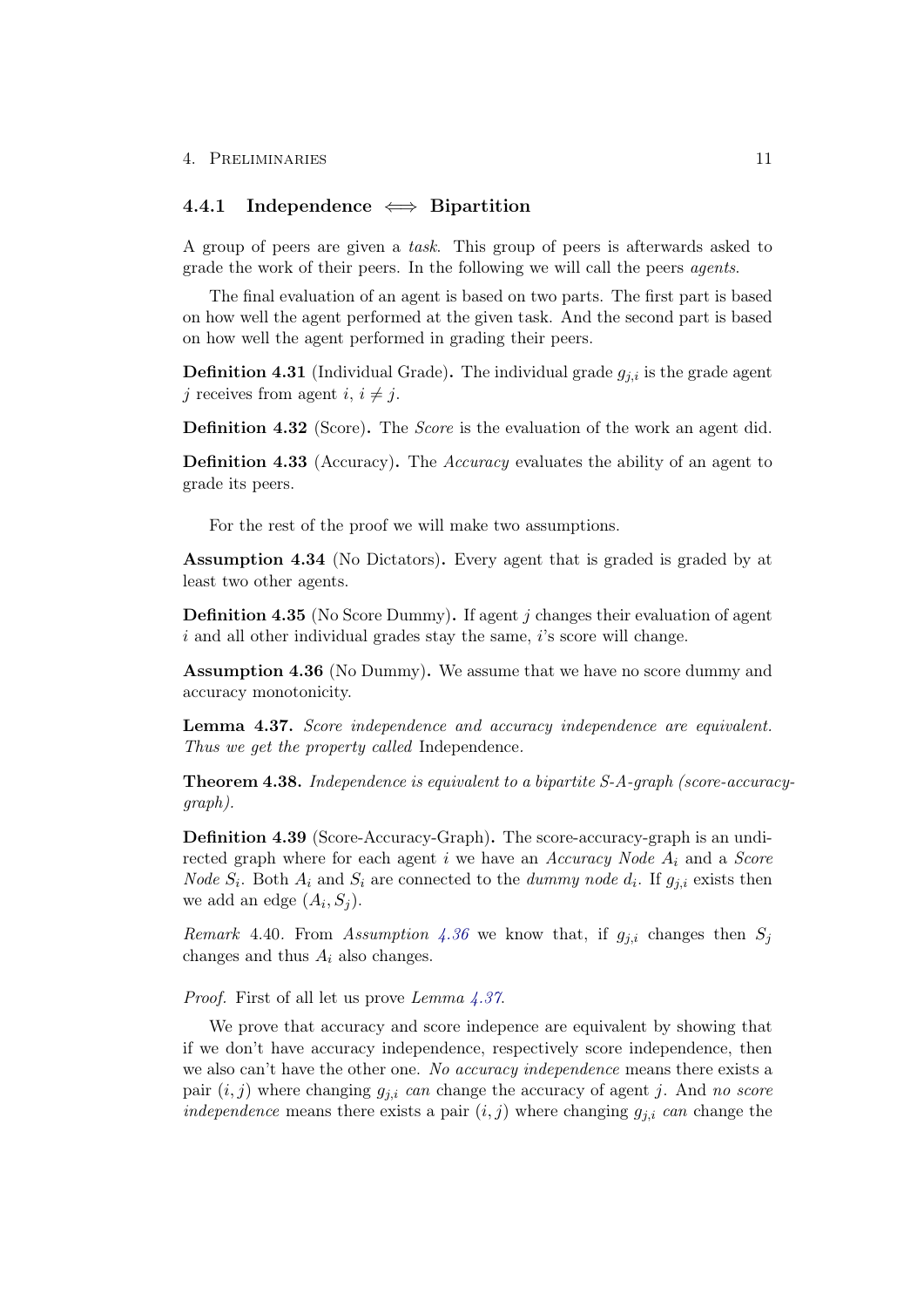

Figure 4.3: Score-Accuracy-Graph



Figure 4.4: No Accuracy Independence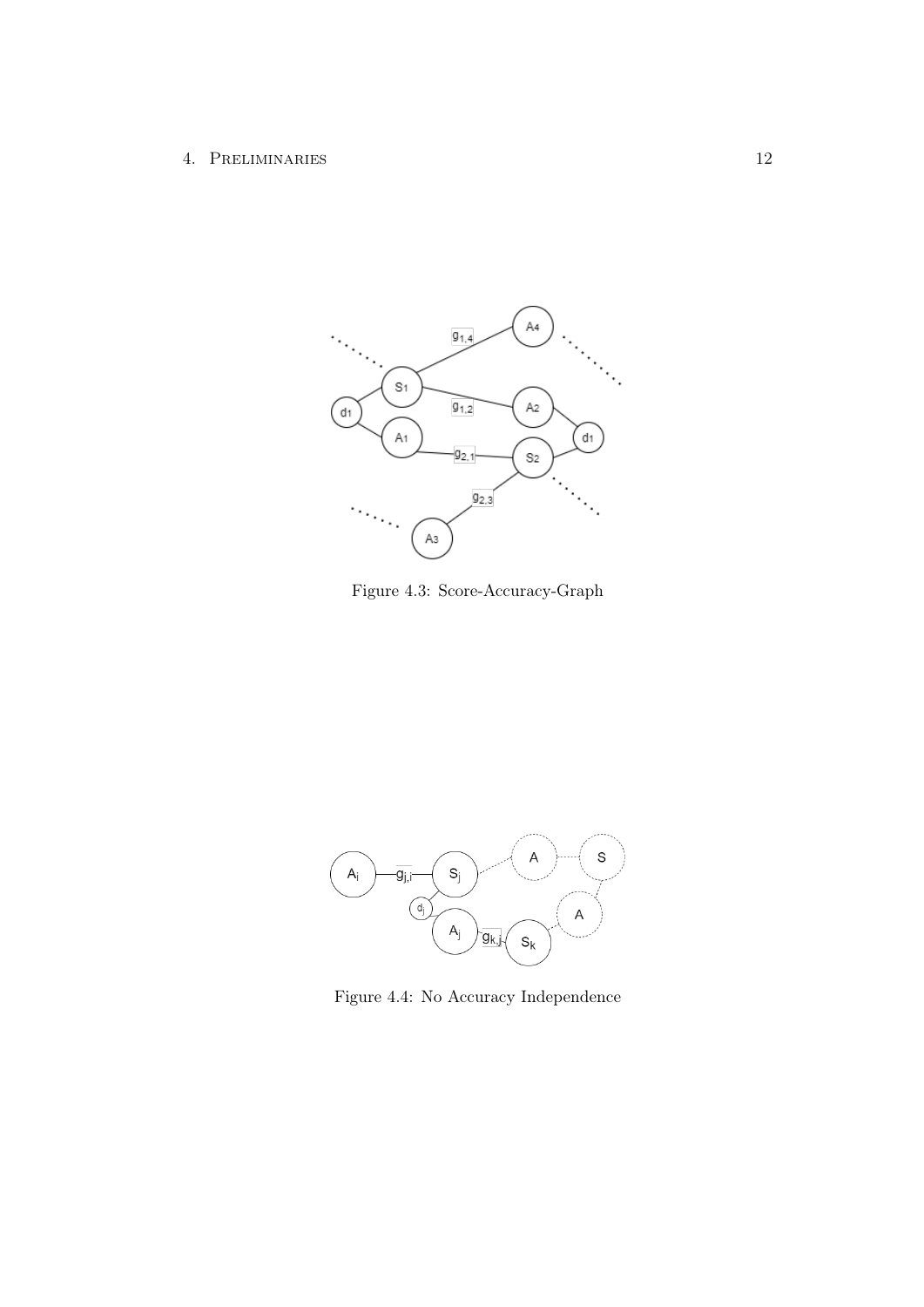

Figure 4.5: No Score Independence



Figure 4.6: Odd Path

score of agent i. We will use the same variables as in a S-A-graph, namely  $A_i$ and  $S_i$ , as the accuracy and the score of agent i respectively.

Let us assume that we have no accuracy independence. Thus there exists an individual grade  $g_{j,i}$  which can influence  $A_j$ . Clearly  $g_{j,i}$  influences  $S_j$ . And  $S_j$ influences not only  $A_i$  but also the accuracy of at least one other agent, since we don't have a dictatorship. Because we assumed that we don't have accuracy independence we know that  $A_i$  also gets influenced by  $g_{i,i}$ . This has to happen through the change of a score of agent k, without loss of generality.  $S_k$  is also influenced through the accuracy of another agent, apart from  $A_j$ . This accuracy node is connected to another score node, and so forth until we reach  $S_i$ . Therefore  $g_{k,j}$  would also be able to influence  $S_j$ , and thus we have no score independence.

Now let us assume we have no score independence.  $g_{j,i}$  is now able to influence not only  $S_j$  but only  $S_i$ .  $S_i$  is influenced by the accuracy of at least two other agents. Let us call one of these agents agent k. Clearly,  $g_{i,k}$  can also influence  $A_i$ since we don't have score independence. Therefore we also can't have accuracy independence.  $\Box$ 

<span id="page-17-0"></span>**Lemma 4.41.** There exists an odd-length path from  $A_i$  to  $S_i$  in the S-A-graph if and only if independence doesn't hold.

Proof. We first assume that independence doesn't hold and show that an odd path from  $A_i$  to  $S_i$  exists for at least one agent i. Since we have no independence we know that there is a path from  $S_i$  to  $A_i$  that doesn't go over any dummy nodes. We can't use dummy nodes in our path, since they do not propagate any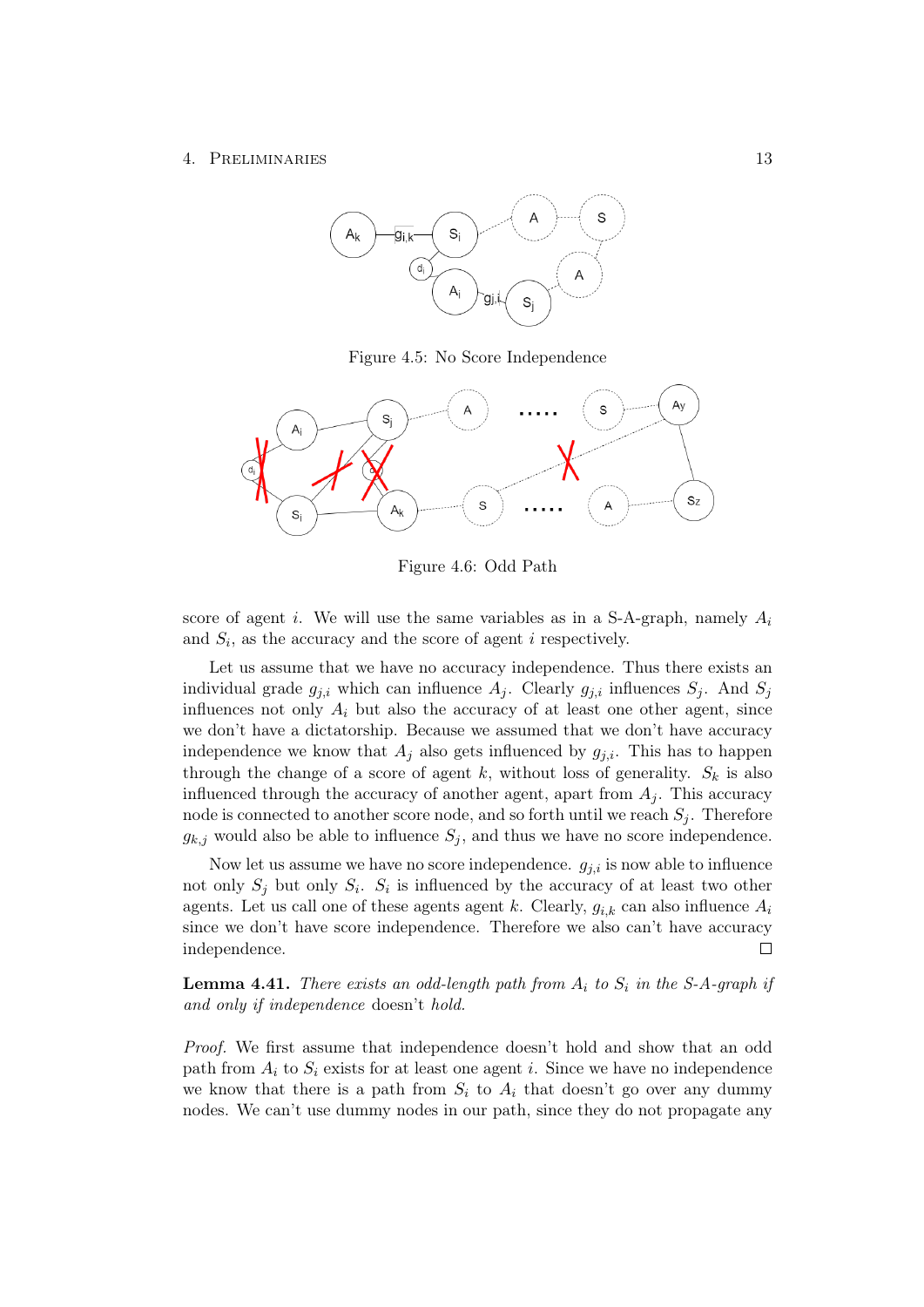influence. If no dummy nodes are allowed all paths from an accuracy node to a score node have an odd length. Therefore the assumed path from  $S_i$  to  $A_i$  also has to be odd.

Next, we build an odd-length path from  $A_i$  to  $S_i$  and try to keep the S-A-graph independent. We obviously can't use  $d_i$  since this path would have a length of two and thus be even.  $A_i$  could directly connect to  $S_i$ . This path would be odd-length but this graph would clearly not fulfill independence.  $A_i$ can also be connect to the score node of an agent j,  $S_j$ . Agent j wasn't in our path so far.  $S_i$  is connected to at least two accuracy nodes, we call one of them  $A_k$ . If  $k = j$  we have the same problem that we started with, just with different indices. Therefore, we assume  $j \neq k$ .  $A_k$  and  $S_j$  could now directly be connected. This would give us an odd path from  $S_i$  to  $A_i$  but we would also have no independence since  $A_i$  could directly influence  $S_i$ . Or both nodes can be connected to new agents. This can go on until we run out of new agents. At the end we have two nodes,  $A_y$  and  $S_z$ .  $A_y$  can now either be either be connected to a score node of another agent and destroy the independence. Or it can be connected to a dummy node and form an even path. Of course  $A_y$  has to pick a score node of another agent and thus we have no independence. Similarly,  $S_z$  can either pick an accuracy node of another agent or a dummy node. And again  $S_z$ has to pick an accuracy node and we have no independence. Therefore, if there exists an odd-length path from  $A_i$  to  $S_i$  for at least one agent i then independence can't hold.

<span id="page-18-0"></span>**Lemma 4.42.** We have an odd-length path from  $A_i$  to  $S_i$  in the S-A-graph if and only if the S-A-graph is not bipartite.

Proof. It is known that a bipartite graph is equivalent to a graph that doesn't have any odd cycles [\[6\]](#page-34-7). An odd-length path from  $A_i$  to  $S_i$  is easily made into an odd cycle with the inclusion of the dummy node  $d_i$ . Thus, if we have an oddlength path from  $A_i$  to  $S_i$  in the S-A-graph then the S-A-graph is not bipartite.

Next, we prove that if there exists an odd cycle in a S-A-graph, then there exists an agent i where we have an odd-length path from  $A_i$  to  $S_i$ . Let us assume we have the odd cycle  $c$  in the S-A-graph. First, we prove by contradiction that there is an agent i such that  $A_i$  and  $S_i$  are both on the cycle.

Let us assume there is no such agent  $i$ . From this follows that there is no dummy no in c and, therefore, for every agent k in c, we either have  $A_k$  or  $S_k$  in c. As c is odd, we either have an edge between two accuracy nodes or two score nodes. This however contradicts the definition of an S-A-graph. Therefore, we conclude that there exists an agent i such that both  $A_i$  and  $S_i$  are in c, which is a contradiction to our assumption.

 $\Box$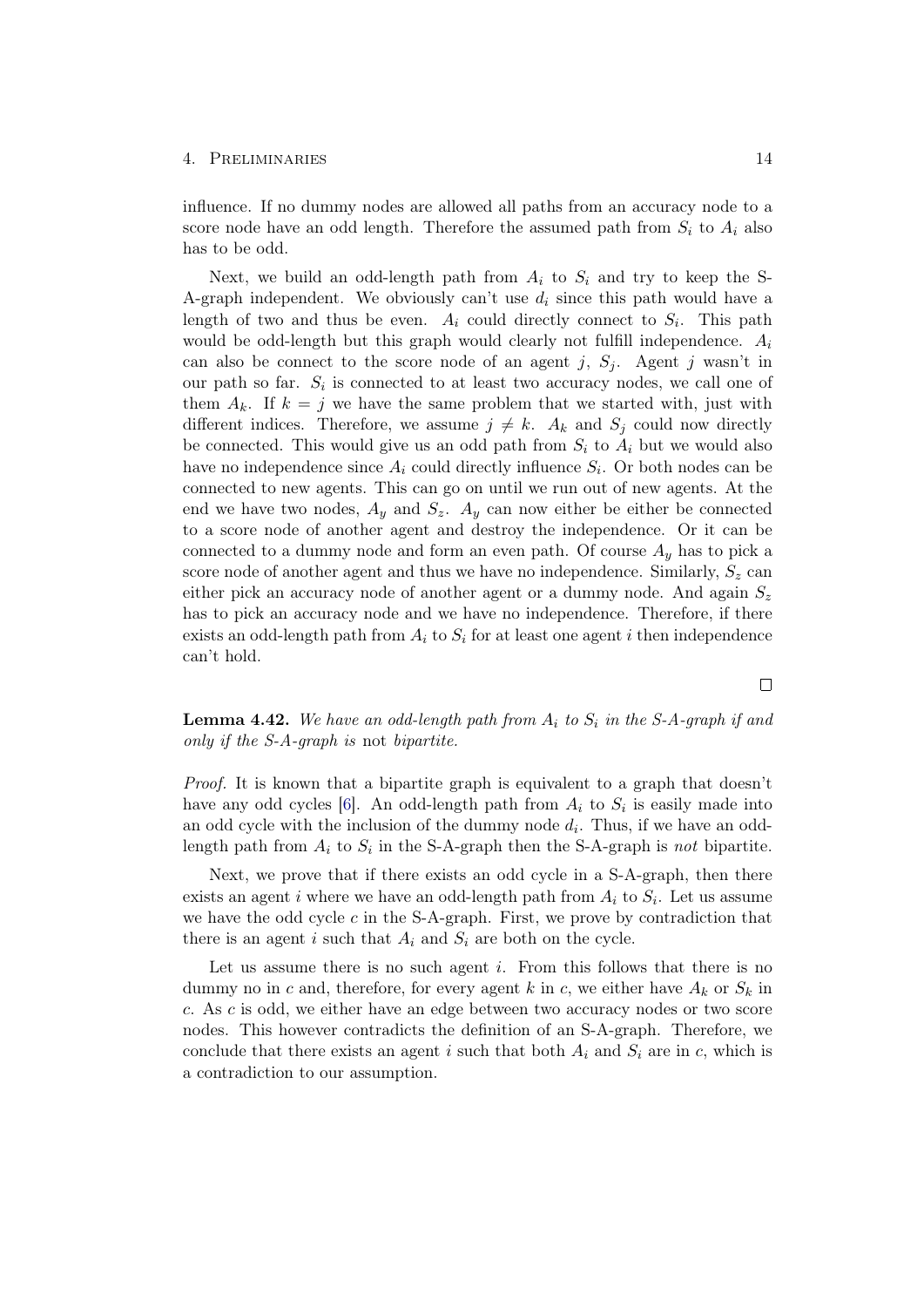Since the cycle c is odd and an agent i with both  $A_i$  and  $S_i$  in c exists, there is both an odd and an even path from  $S_i$  to  $A_i$  in order to form an odd cycle.

Combining Lemma [4.41](#page-17-0) and Lemma [4.42](#page-18-0) proves Theorem [4.38](#page-15-3).

## <span id="page-19-0"></span>4.5 Score Monotonicity

Score Monotonicity is fulfilled if the scoring rule is a simple average of the individual grades,  $S_i = \frac{\sum_{i=1}^{m} g_{j,i}}{m}$ , where m is the number of agents that grade agent j. However, it is less obvious for more complicated scoring rules whether they are score monotonic or not.

Below the score monotonicity of a very simple peer grading mechanism is proven.

#### <span id="page-19-1"></span>4.5.1 Score Monotonicity Proof

First, we have to take some assumptions.

Assumption 4.43. The individual grades are in the domain [0, 1].

**Assumption 4.44.** We look at the scoring rule  $S_j = \frac{\sum_{i=1}^m g_{j,i} A_i}{\sum_{i=1}^m A_i} \in [0,1]$ , where m is the number of agents that grade agent  $j$ .

Assumption 4.45. The accuracy,  $a_{j,i}$ , of the individual grade  $g_{j,i}$  is in the domain  $[0, 1]$ .

**Assumption 4.46.** The accuracy of agent i is calculated with  $A_i = \frac{\sum_{j=1}^{m} a_{j,i}}{7m}$  + 6  $\frac{6}{7} \in [\frac{6}{7}]$  $\frac{6}{7}, 1].$ 

In the following we will look at a scenario, where all individual grades stay the same, except for agent 1, which increases by  $D_q$ . The change of an individual grade is called  $D_q$  and the following change of accuracy for agent j is called  $D_{qj}$ . We want to show that with this change the score of agent  $i$  will increase. We mark the variables after the change with a prime, e.g.  $A'_3$ .

We assume that the accuracy of agent 1 after the change in the individual grade  $g_{j,1}$  can be anywhere in the domain of the accuracy if  $D_g$  is at its maximum of 1. However, the accuracy of the other agents is a factor of  $m$  smaller and thus bound by  $\frac{1}{7m}D_g$ .

Assumption 4.47.  $\frac{1}{7}D_g \geq |D_{a1}|$ 

Assumption 4.48.  $\frac{1}{7m}D_g \geq |D_{aj}|, j \neq 1$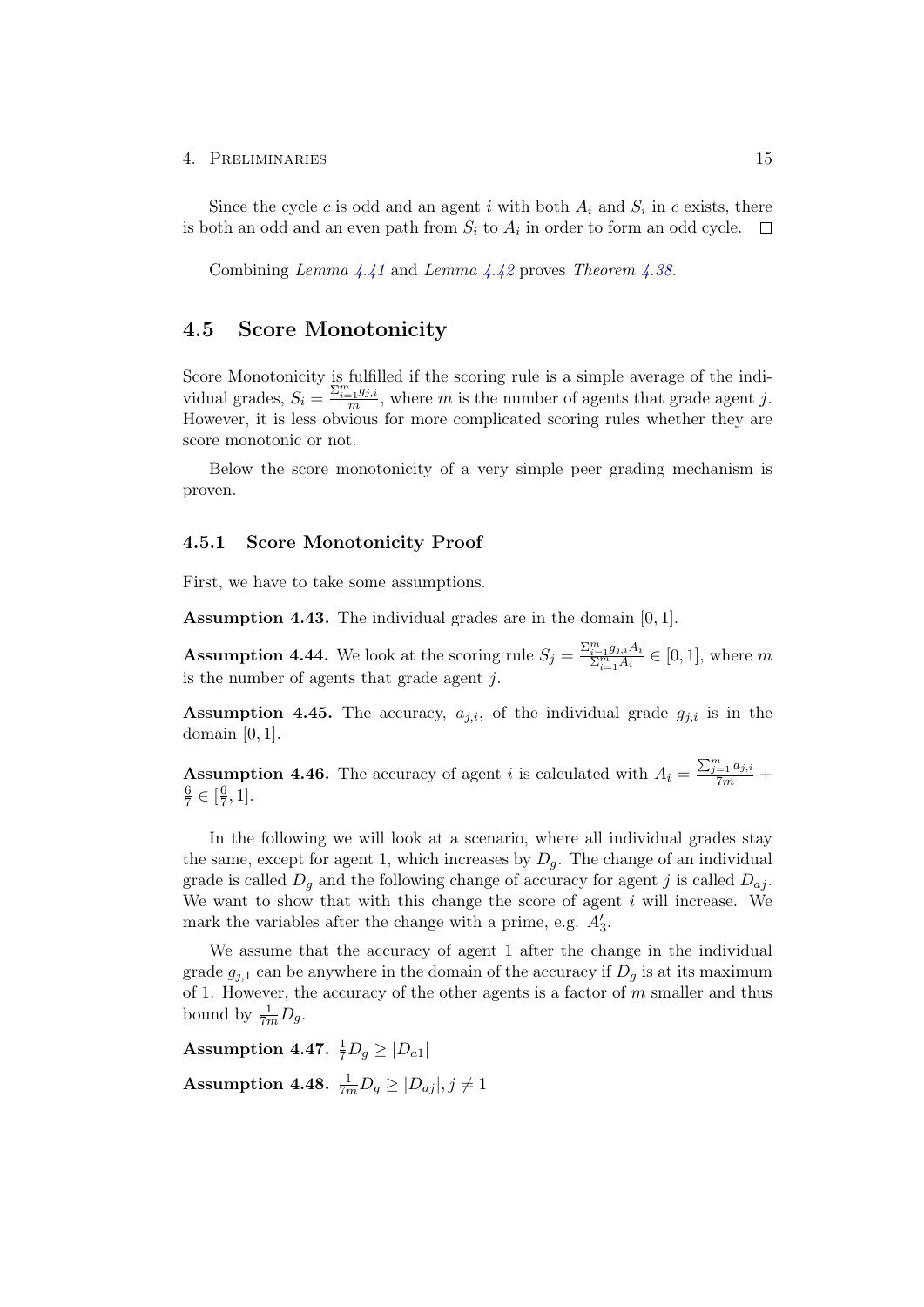Thus,  $A'_1 - A_1 = D_{a1} \in \left[ -\frac{1}{7}D_g, \frac{1}{7}D_g \right]$  and  $A'_j - A_j = D_{aj} \in \left[ -\frac{1}{7m}D_g, \frac{1}{7m}D_g \right], j \neq j$ 1. From this follows  $\sum_{j=2}^{m} A'_j - A_j = \sum_{j=2}^{m} D_{aj} \in [-\frac{m-1}{7m}D_g, \frac{m-1}{7m}D_g]$ .

**Theorem 4.49.** A peer grading mechanism with the above assumptions is score monotonic.

*Proof.* We show that  $S_i' > S_i$  if the individual grade  $g_{i,1}$  increased to  $g'_{i,1}$  $g_{i,1} + D_a$ . We use if  $a > b$ ,  $A \ge a$  and  $b \ge B$  then  $A > B$ .

$$
S'_{i} = \frac{\sum_{i=1}^{m} g'_{i,j} A'_{j}}{\sum_{j=1}^{m} A_{j}} > \frac{\sum_{j=1}^{m} g_{i,j} A_{j}}{\sum_{j=1}^{m} A_{j}} = S_{i}
$$
  
\n
$$
\iff \sum_{j=1}^{m} A_{j} (\sum_{j=2}^{m} g_{i,j} A'_{j} + g'_{i,1} A'_{1}) > \sum_{j=1}^{m} g_{i,j} A_{j} \sum_{j=1}^{m} A'_{j}
$$
  
\nWe subtract  $\sum_{j=1}^{m} A_{j} \sum_{j=1}^{m} g_{i,j} A_{j}$  from both sides.  
\n
$$
\sum_{j=1}^{m} A_{j} (\sum_{j=2}^{m} g_{i,j} A'_{j} + g'_{i,1} A'_{1} - \sum_{j=1}^{m} g_{i,j} A_{j}) > \sum_{j=1}^{m} g_{i,j} A_{j} (\sum_{j=1}^{m} A'_{j} - \sum_{j=1}^{m} A_{j})
$$
  
\n
$$
\iff \sum_{j=2}^{m} g_{i,j} A'_{j} + g'_{i,1} A'_{1} - \sum_{j=1}^{m} g_{i,j} A_{j} > S_{i} (\sum_{j=1}^{m} A'_{j} - A_{j})
$$

We want to maximize the term  $\sum_{j=1}^{m} A'_j - A_j$  on the right-hand side (RHS). We split the term up into two parts  $\sum_{j=1}^{m} A'_j - A_j = \sum_{j=2}^{m} A'_j - A_j + A'_1 - A_1$ .  $A'_1 - A_1$  can be at most  $\frac{1}{7}D_g$  according to our assumptions. And  $\sum_{j=1}^m A'_j - A_j$ at most  $\frac{m-1}{7m}D_g$ . With this second term we go even further and simplify  $\frac{m-1}{7m}D_g$ to  $\frac{1}{7}D_g$  which is even bigger. So, we get  $\sum_{j=1}^{m} A'_j - A_j > \frac{2}{7}D_g$ .

We plug this result into our inequation and also split up  $\sum_{j=1}^{m} g_{i,j} A_j$  into  $\sum_{j=2}^{m} g_{i,j} A_j + g_{i,1} A_1$  on the left-hand side (LHS).

 $\sum_{j=2}^{m} g_{i,j} (A'_j - A_j) + g'_{i,1} A'_1 - g_{i,1} A_1 > S_i \frac{2}{7} D_g$ 

Again, we look at some terms on the RHS in isolation, where we try to minimize the RHS.

 $A'_{j} - A_{j}$  has to be at least  $-\frac{1}{7m}D_{g}$ .

On the other term we have  $g'_{i,1}A'_{1} - g_{i,1}A_{1} = (g_{i,1} + D_g)(A_{1} + D_{a1}) - g_{i,1}A_{1}$ 

 $= g_{i,1}A_1 + g_{i,1}D_{a1} + D_gA_1 + D_gD_{a1} - g_{i,1}A_1 = (g_{i,1} + D_g)D_{a1} + D_gA_1$ . is minimal with  $D_{a1} = -\frac{1}{7}D_g$ . Therefore, we maximize  $g_{i,1}$  with  $g_{i,1} = 1$  in order to minimize the whole term  $(g_{i,1} + D_g)D_{a1}$  and we get

$$
g'_{i,1}A'_1 - g_{i,1}A_1 \ge (-1)(1+D_g)\frac{1}{7}D_g + D_gA_1.
$$

We plug our new found results into our inequation.

$$
\sum_{j=2}^{m} g_{i,j}(-\frac{1}{7m}D_g) - (1+D_g)\frac{1}{7}D_g + D_gA_1 > S_i\frac{2}{7}D_g
$$

Next, both sides get multiplied by  $\frac{7}{D_g}$ .

$$
-\frac{\sum_{j=2}^{m} g_{i,j}}{m} - (1 + D_g) + 7A_i > 2S_i
$$

The RHS is maximized if  $S_i = 1$ , the LHS is minimized with the individual accuracies being 1,  $D_g = 1$  and  $A_i = \frac{6}{7}$  $\frac{6}{7}$ .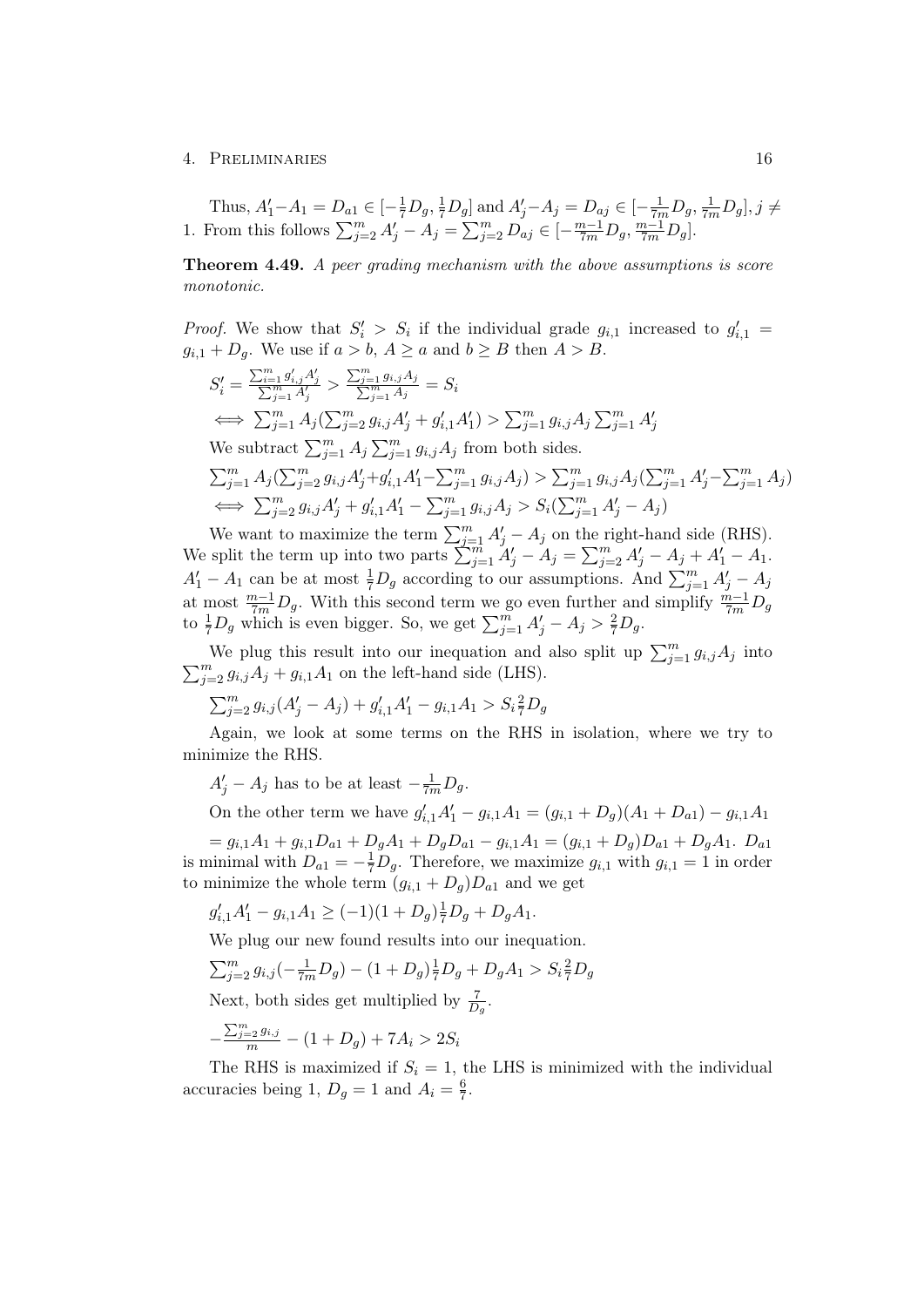$-\frac{m-1}{m} - (1+1) + 7 * \frac{6}{7} > 2$ We simplify  $-\frac{m-1}{m}$  $\frac{n-1}{m}$  to  $-1$  which is even smaller and we arrive at  $-1 - 2 + 6 = 3 > 2$ which is of course always true.

Remark 4.50. We would achieve equality in the proof above if the accuracy were to be in the domain of  $\left[\frac{5}{6}\right]$  $\frac{5}{6}, 1].$ 

 $\Box$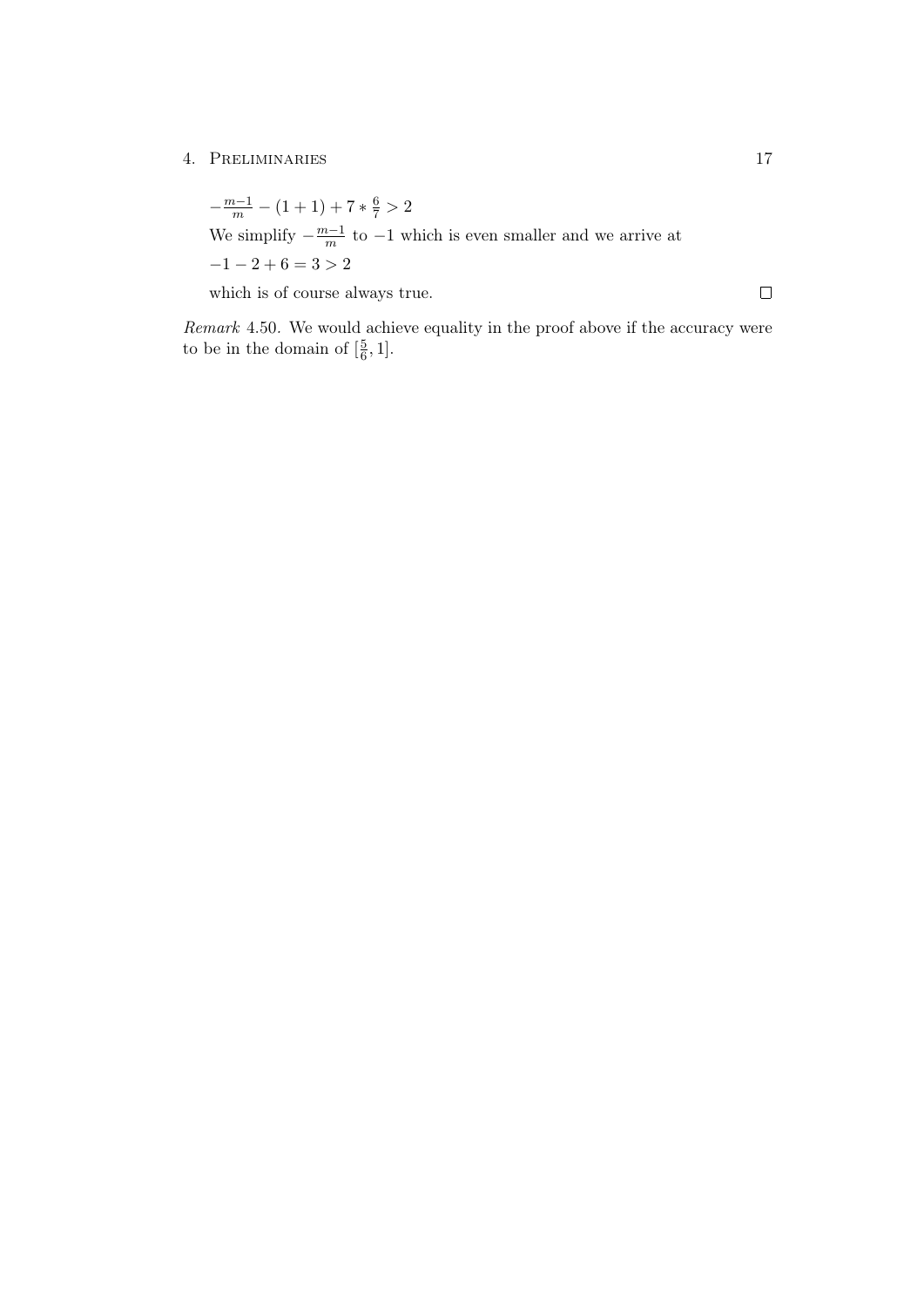# <span id="page-22-0"></span>CHAPTER<sub>5</sub> Approach and Model

### <span id="page-22-1"></span>5.1 Accuracy and Score

In PeerRank [\[1\]](#page-34-1) the grade  $X_i^n$  of agent i determines how influential agent i is for the grades of i's peers. Such an approach assumes that agents knowledgeable enough to solve the given task well also are knowlegeable enough to assess their peers accurately. The idea in our work is however that agents with good grades can also be bad at grading. Therefore, the final grade is split up into two parts, the score and the accuracy. The score reflects a consensus grade that others give to an agent. The accuracy indicates the grading ability of an agent, which is similar to the incentive in other works [\[3,](#page-34-3) [4\]](#page-34-4). At the end the score and the accuracy are aggregated into a final grade, the total grade, which can be reported back to the agents, e.g., in form of a school report for pupils. Since the accuracy is part of the total grade it is in the agents interest to predict the score of the peers they grade correctly.

## <span id="page-22-2"></span>5.2 About truth

Remark 5.1 (Grading Scheme). An agent wants to achieve a high total grade. Therefore, the agent wants its score and its accuracy to be as high as possible.

Definition 5.2 (Ground Truth). The ground truth (GT) is the score of an agent, if all of its peers grade it truthfully.

Assumption 5.3 (Untruthfulness assumption). If an agent grades untruthfully, the given grade is further from the GT than if the agent was honest.

Definition 5.4 (Truthfulness). If an agent is not untruthful, it is truthful.

**Definition 5.5** (Accuracy Monotonicity). The closer an individual grade  $g_{j,i}$  is to the fixed point  $F_{j,i}$  of the receiving agent j, the better is the accuracy of the assessing agent i.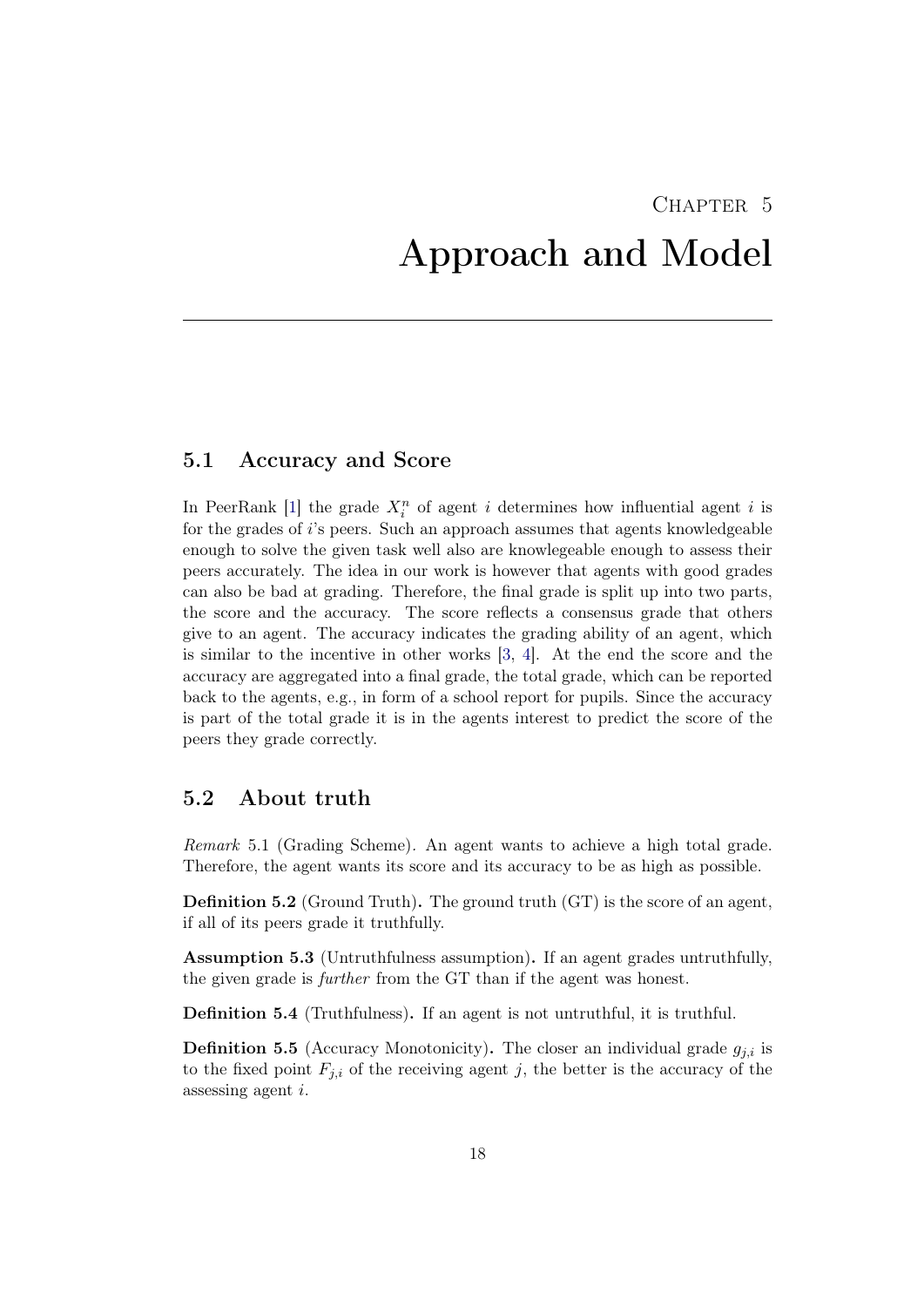#### 5. APPROACH AND MODEL 19



Figure 5.1: Example

**Definition 5.6** (Fixed point). The fixed point (FP)  $F_{j,i}$  is the score agent j would receive without the individual grade of agent i,  $g_{j,i}$ . Thus, if  $g_{j,i}$  was  $F_{j,i}$ the score of agent j wouldn't change and be  $F_{i,i}$ .

Example 5.7. The agent 1, 2, 3 and 4 grade their peer 0. Agents 1 to 3 give the following individual grades:  $g_{0,1} = 1, g_{0,2} = 2$  and  $g_{0,3} = 3$ . This gives us a fixed point of  $F_{0,4} = 2$  if the scoring rule is either the average or the median. If agent 4 were the only agent grading 0 it would choose  $g_{0,4} = 4$ . But if agent 4 gives  $g_{0,4} = 0.9$  instead, it will receive a higher accuracy, even though 0.9 is further from the GT of 2.5 than 4. Thus agent 4 grades untruthfully. But agent 4 also benefits from grading untruthfully since they receive a higher accuracy.

However, we also have to consider what information the agents have when they are grading their peers. They only know the work their peer did. Nothing else. No grades of other agents, no fixed points, no ground truths.

Let us now assume a grading scale from 0 to 10. An agent can upper bound the error to the FP by 5 if he always gives a 5 no matter the work. With minimal effort the agent could already say if the work presented is bad, good or something in between. If it is terrible he can expect that the FP will be 5 or below, and thus he can upper bound his error to 2.5 by giving bad work the grade 2.5. If the work is great he can expect a FP of 5 or above. Thus, by giving a 7.5 he can upper bound the error to 2.5. If the agent has trouble grading the work or it is somewhere in between he can give a 5 and again upper bounding the error to 5.

We try a new definition for GT and a new untruthfulness assumption.

Definition 5.8 (Grount truth). The GT is the score of an agent, if all of its peers grade it, as if they were the only ones to grade the agent.

One can look at the GT as the score of an agent that gets graded by its peers, as if all of the peers thought themselves as dictators.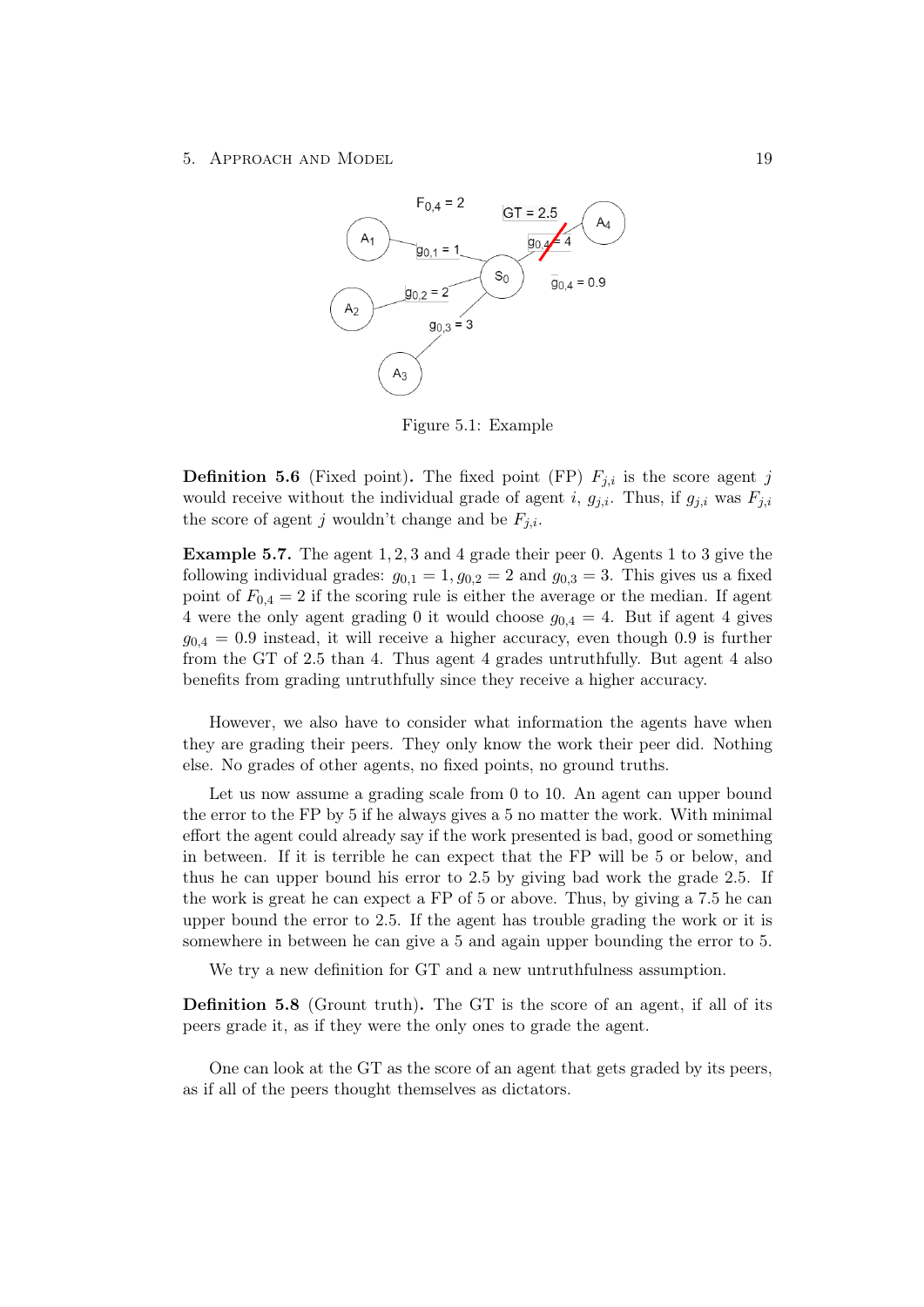#### 5. APPROACH AND MODEL 20



Figure 5.2: Untruthfulness Domain

Definition 5.9 (Untruthfulness). If an agent grades untruthfully, the given grade is further from the GT than the given grade were as if the agent were the only one to grade its peer.

The rest we leave as we had it, namely accuracy monotonicity and fixed points. This gives us a domain where the agent can be untruthful, and also a domain where to agent grades truthfully.

## <span id="page-24-0"></span>5.3 Fixed Points

**Definition 5.10** (Fixed point). The fixed point (FP)  $F_{j,i}$  is the score agent j would receive without the individual grade of agent i,  $g_{j,i}$ . Thus, if  $g_{j,i}$  was  $F_{j,i}$ the score of agent j wouldn't change and be  $F_{j,i}$ .

For a one-dimensional problem, at the beginning nothing is known except the individual grades. Therefore, the accuracies can be assumed to be all equal. The Fixed Points can calculated. This leads to new accuracies which then leads to new Fixed points, and so forth [*Figure [5.3](#page-25-0)*].

For a multi-dimensional problem not much changes, the different dimensions can be looked as simply another agent even though the actually belong to the same agent. The only difference will be that the accuracy of an agent will probably be multi-dimensional, as well as the score (and the weights in a weighted average).

Example 5.11. We look a situation where the individual grades are two-dimensional and the agents 1, 2 and 3 grade agent 0. We assume the three individual grades form an equilateral triangle. Here, the fixed point of agent  $i$  is always between  $g_{0,k}$  and  $g_{0,l}, i, k, l \in \{1,2,3\}, i \neq k \neq l$ . Thus the distance between the fixed point and the given individual grade is the same for all agents, and thus also the accuracy. Therefore, the score of agent 0 is always right in the middle of the triangle.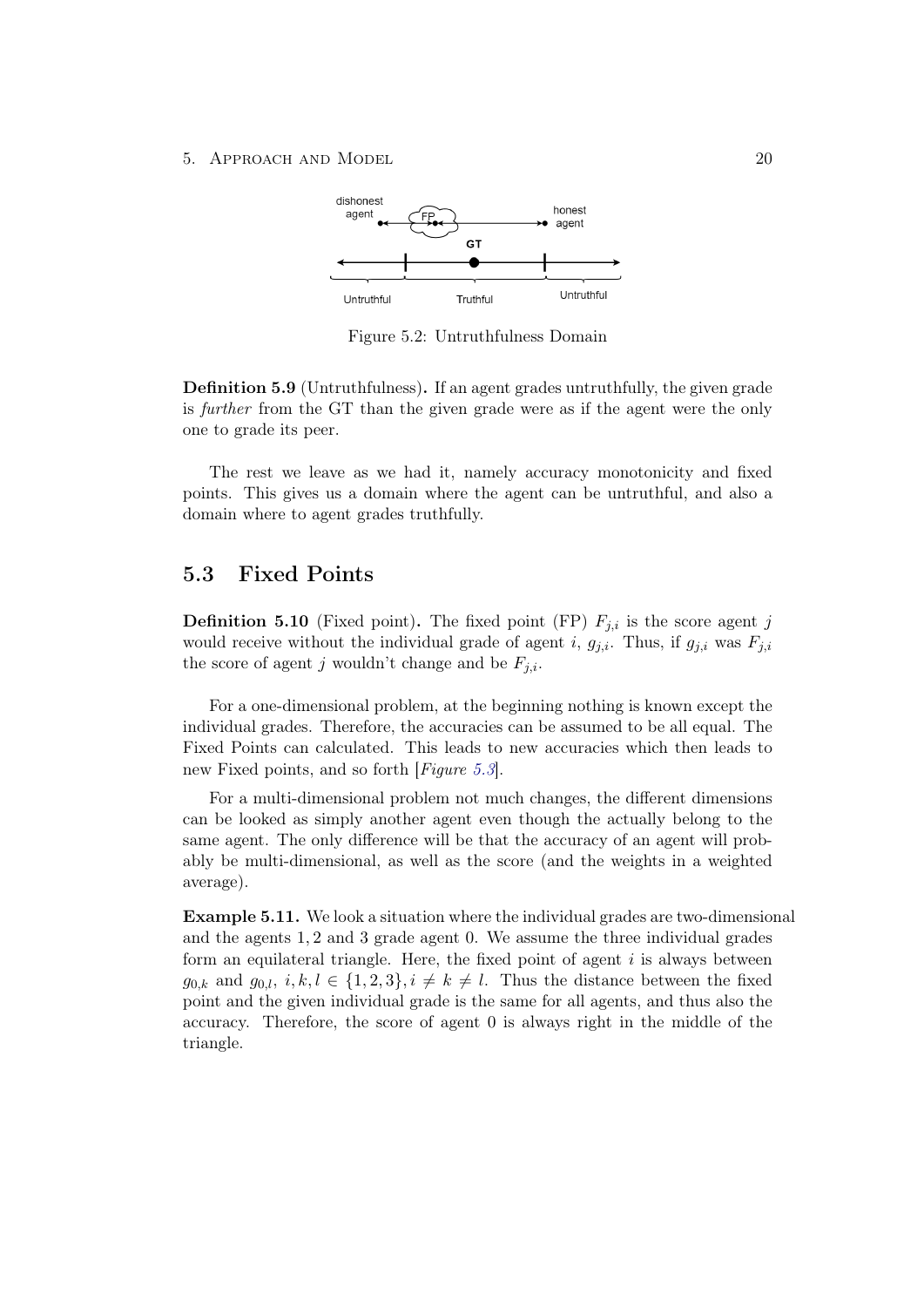

<span id="page-25-0"></span>Figure 5.3: Calculating the Accuracy after each iteration



Figure 5.4: Triangle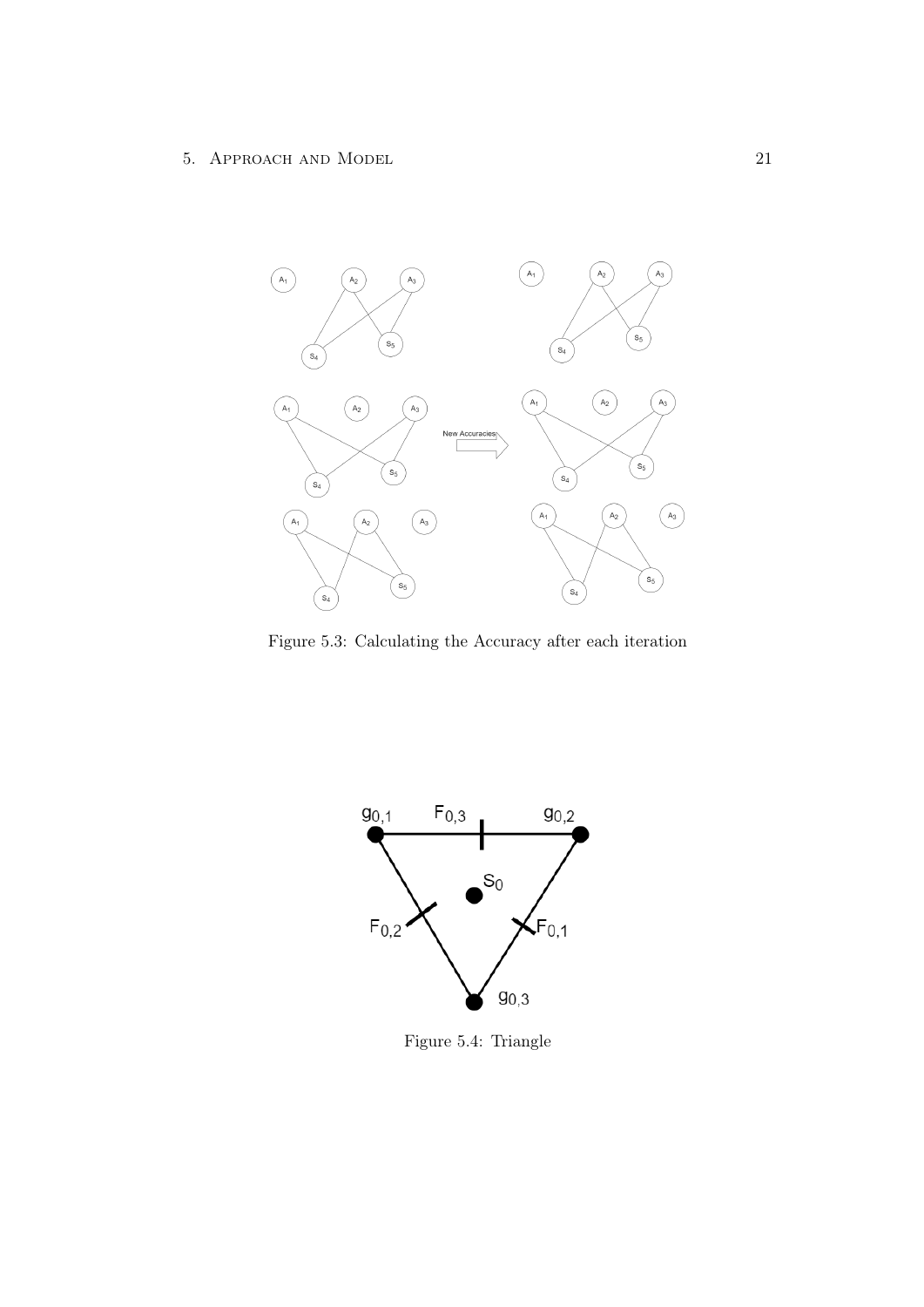#### 5. APPROACH AND MODEL 22

## <span id="page-26-0"></span>5.4 Variance

Does the variance of the partial accuracies an agent receives matter?

Example 5.12. Let's look at two agents, one which is extremely accurate, except in a few cases where they are extremely inaccurate. The other agent we look at always has an accuracy that is a bit better than if they graded at random. From this we can see that agent 1 mostly spot on with hitting the fixed point except in a few cases. But if we trust agent 1 too much, when they are very inaccurate they perturb the score by alot. On the other hand, agent 2 never has very good accuracy, but the direction they give is always correct. Both are overall equally important for the score, thus the variance doesn't really matter for us.

The discussion on the influence of variance can be expanded in future works.

## <span id="page-26-1"></span>5.5 Model

We make some assumptions on the model of this work.

- 1. Memorylessness: The total grade is not dependant on previous assignements.
- 2. Many-to-many: Only a subset of agents should have to grade an agent.
- 3. No spot-checks: The grading scheme requires no spot-checks, e.i., no instructor/TA grading is required.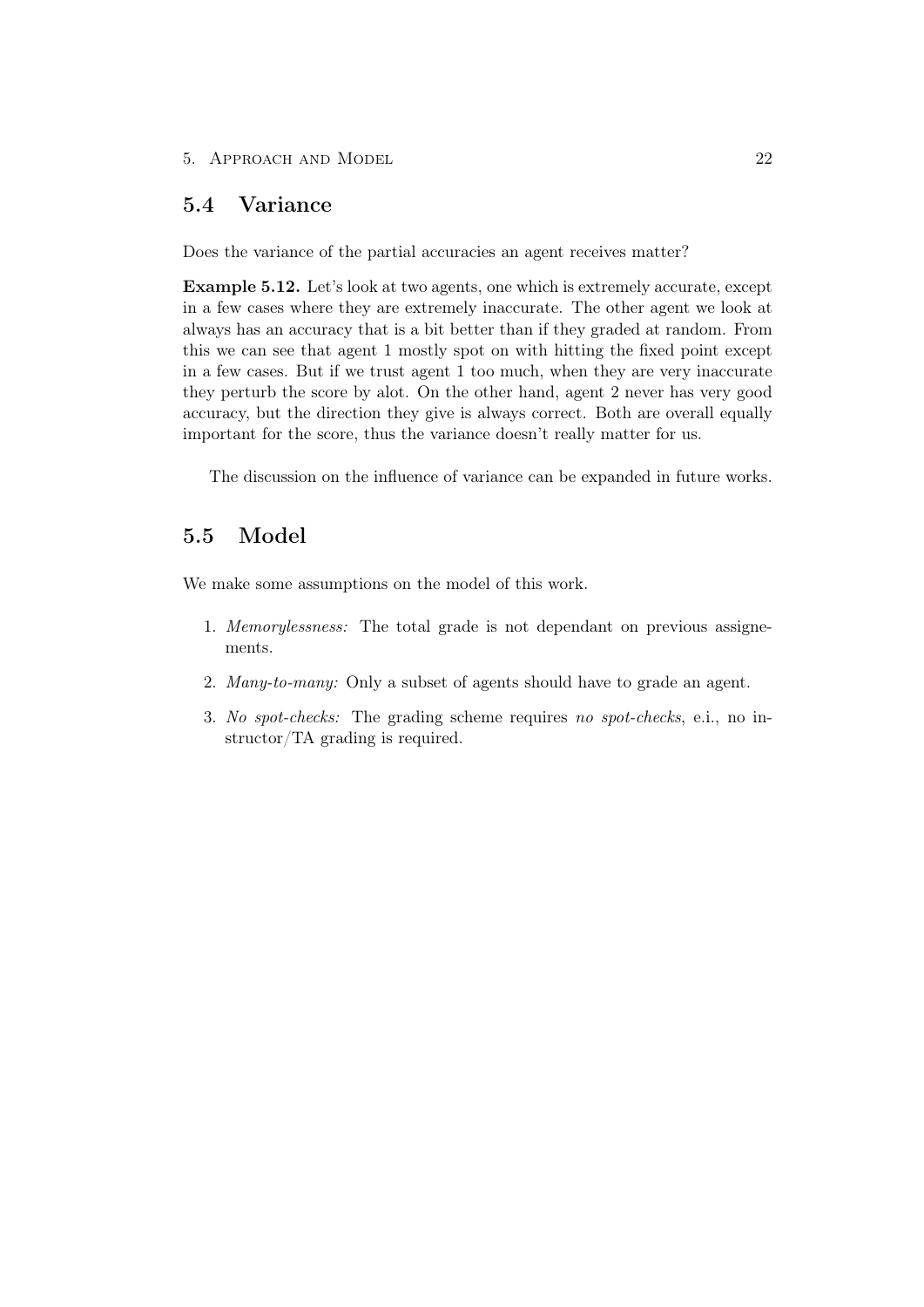# CHAPTER<sub>6</sub>

# Accuracy

<span id="page-27-0"></span>The goal of this chapter is to find a family of functions that calculate the accuracy of agent i from the distances between the individual grades agent i gave and their fixed points.

## <span id="page-27-1"></span>6.1 Accuracy Monotonicity

**Definition 6.1** (Accuracy Monotonicity). If agent i grades agent j 'better' and the other agents grade agent  $j$  the same way, agent  $i$ 's accuracy should increase. 'Better' means that i's individual grade is closer to the fixed point.

The point of accuracy monotonicity is so that more accurate grading actually gets rewarded accordingly.

## <span id="page-27-2"></span>6.2 Negative Accuracies

Being able to have negative accuracy would have two main impacts. First, a negative accuracy would lead to a handicap in the total grade for the agent with the negative accuracy. Second, score of the agents that get graded by a peer with negative accuracy would get pushed further from the individual grade given instead of pulled towards it.

The accuracy should be the highest when we have a distance of 0. The accuracy should be zero, if the distance is as if the individual grade was given at random. A negative accuracy would then mean that the distance is worse than at random. If one grades worse than at random they seem to intentionally try to skew the rating. Thus, we give them a negative rating.

One issue would be, how we can see that an agent grades at random.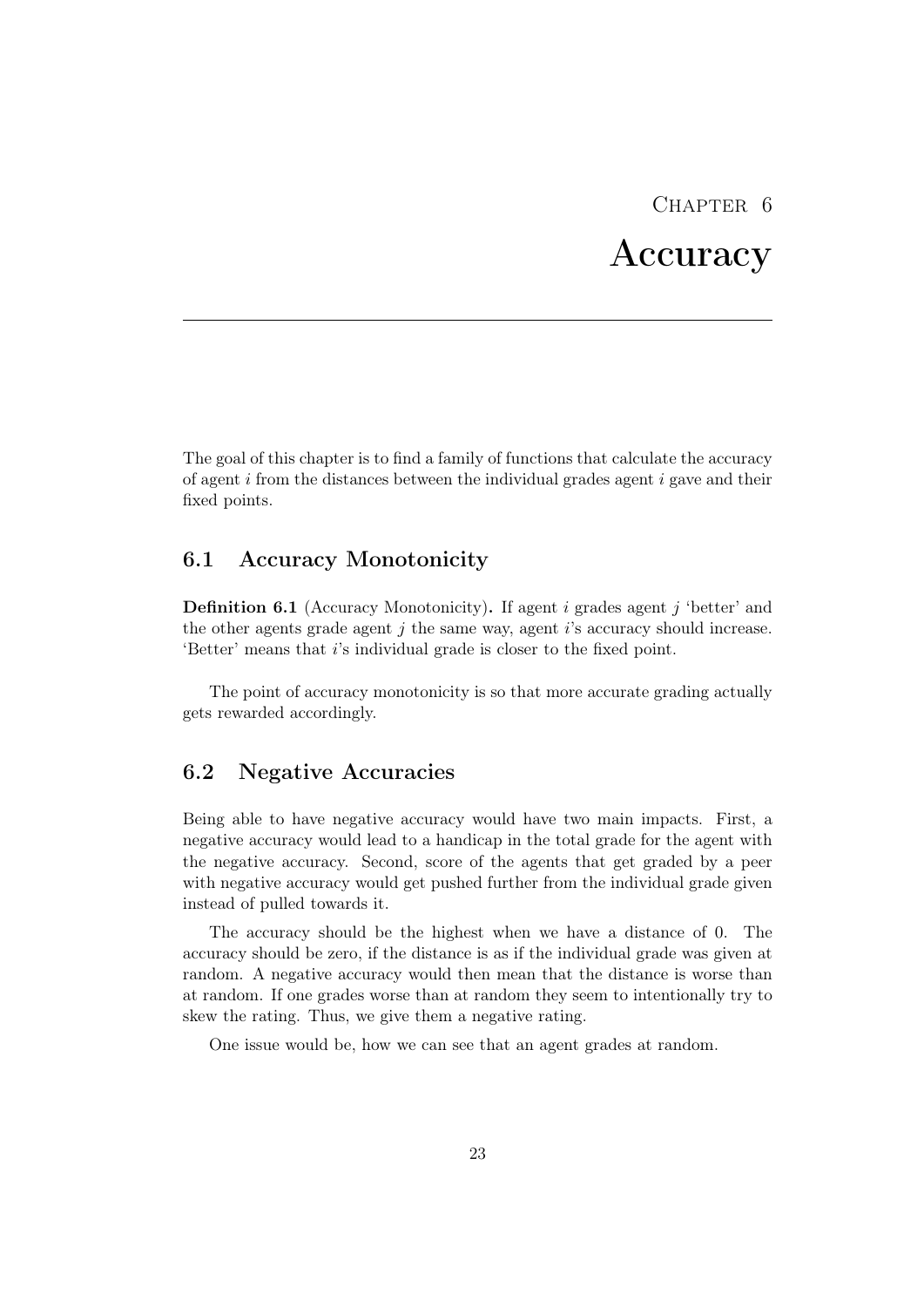#### 6. Accuracy 24



<span id="page-28-3"></span>Figure 6.1: Different FPs lead to different domains of positive/negative accuracies

### <span id="page-28-0"></span>6.2.1 At random

What does it mean when we say at 'at random'?

Definition 6.2 (At random). At random is in expectation be half of distance between a given fixed point and its furthest grade in the grading domain.

This definition means that the distance where the Accuracy is 0 can be dependent on where the fixed point is  $[Figure 6.1]$  $[Figure 6.1]$  $[Figure 6.1]$ .

### <span id="page-28-1"></span>6.2.2 Integration rule

Our goal is to have a rule such that when an agent grades uniformly at random they get an accuracy of 0 in expectation in the case where negative accuracies exist. We achieve this by saying that the integral of the accuracy over the distance between the fixed point and the individual grade has to be 0. With this rule the expectation of the accuracy is 0 if picked uniformly at random.

Definition 6.3 (Integration rule). The integral of the accuracy over the domain of the distance is 0.

## <span id="page-28-2"></span>6.3 Accuracy Aggregation

The agents receive accuracies from giving individual grades to their peers. These accuracies need to be aggregated to give an assessment on how accurate the agents grade overall. These total accuracies are used to find the fixed point in the next iteration and are part of the total grade.

But how are the accuracies aggregated? Multiplication of accuracies won't work if we want negative accuracies to be possible, since the multiplication of two negative accuracies would be the same if they both were positive. However, the summation of accuracies could work.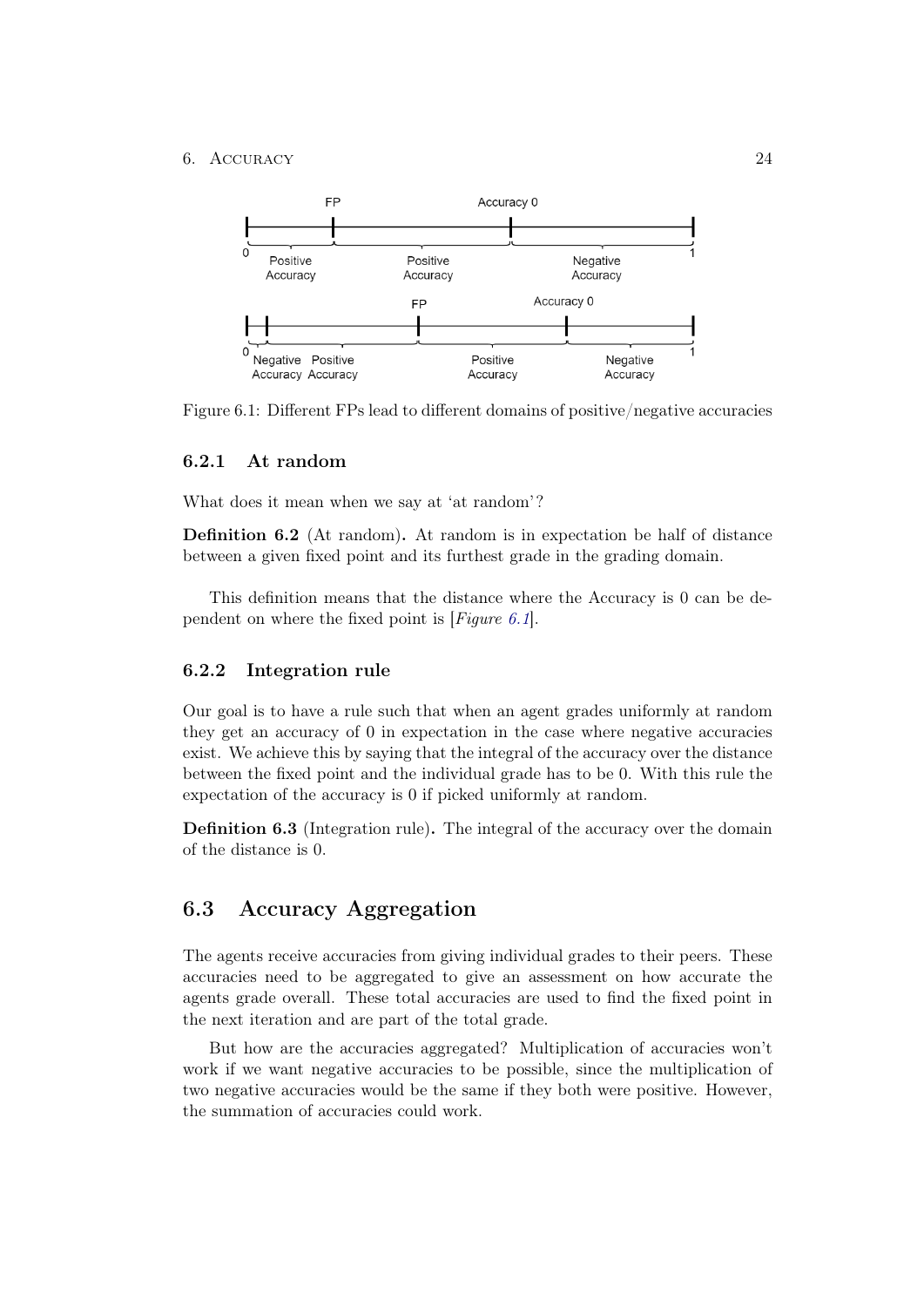#### 6. Accuracy 25



<span id="page-29-1"></span>Figure 6.2: Some examples for valid accuracy functions with negative accuracies

Since we the order of the accuracies shouldn't matter, due to anonimity, the aggregation has to treat all partial accuracies the same. There are two new things we could want from the accuracy. First, if all partial accuracies are the same, then the aggregated accuracy should also have this value, which we could call accuracy unanimity. Second, that if one partial accuracy increases and the other partial accuracies stay the same, then the aggregated accuracy should also increase. This two rules would pretty much force the aggregated accuracy to be the average of the partial accuracies. Another advantage is that this rule would also work for negative partial accuracies.

Another idea could be that accuracies are not aggregated at all. This would mean that the accuracies are more specific for a given agent.

## <span id="page-29-0"></span>6.4 Accuracy Function

With this the accuracy as a function of the distance is quite narrowed down. The Integration rule and the Accuracy Monotonicity are quite strong in itself [Figure [6.2](#page-29-1)].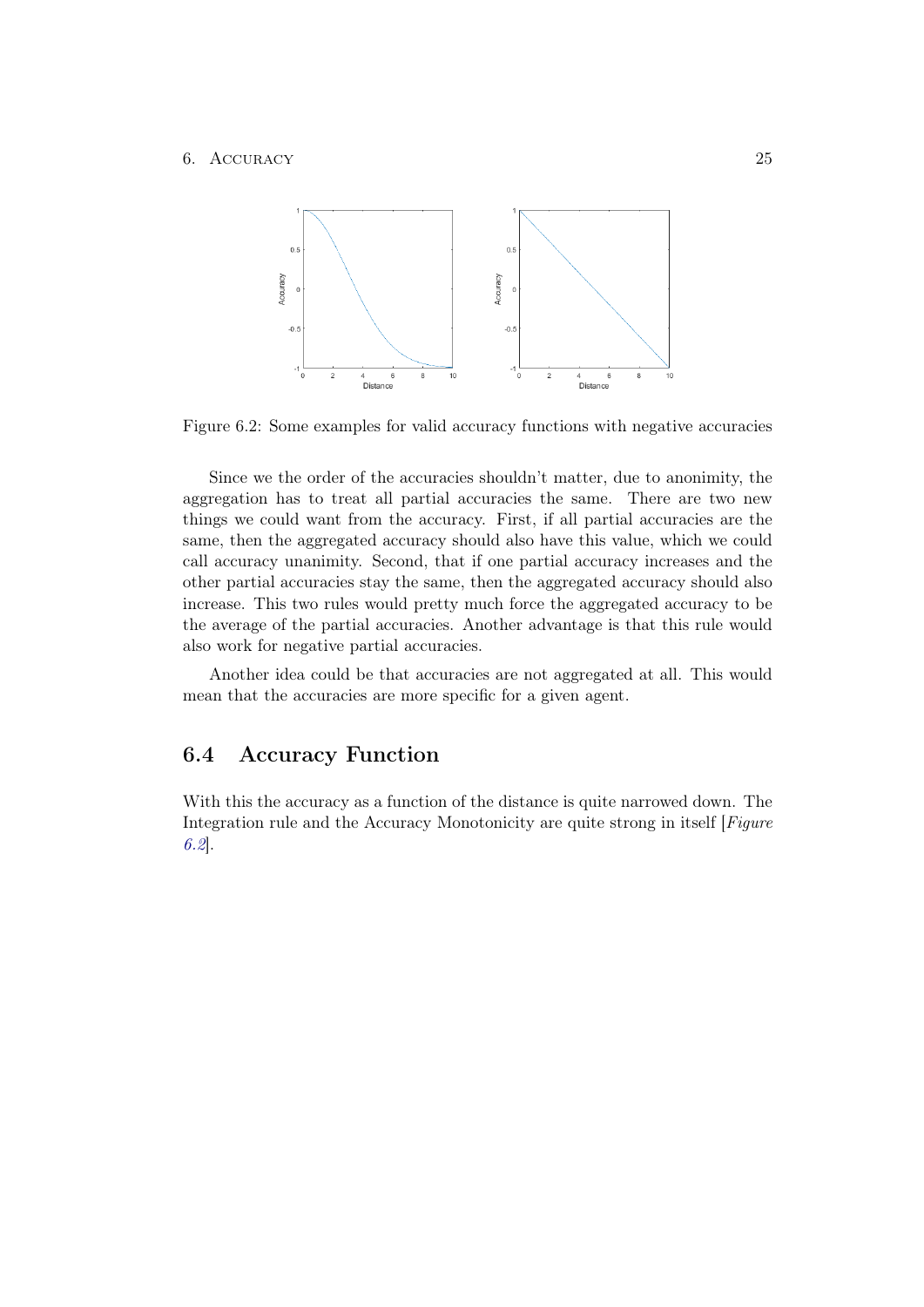## CHAPTER<sub>7</sub>

# <span id="page-30-0"></span>Putting everything together

## <span id="page-30-1"></span>7.1 Properties that can be fulfilled

It is possible to construct a cardinal peer grading mechanism that meets all properties listed in chapter 3 (Preliminaries).

Independence is special property, since it is equivalent with a bipartite graph. Therefore, it can be automatically fulfilled if and only if a model with two groups of agents that grade each other, but not among themselves, is taken.

## <span id="page-30-2"></span>7.2 Relationship

What is the relationship between scores and accuracies? And what is the relation of the accuracy of an agent to the accuracies of other agents?

Should the score be closest to the agent with the highest accuracy?

Example 7.1. Let us assume the agent 1, 2, 3 and 4 grade the agent 0 on a scale of 0 to 10. The score is calculated simply with a weighted average, where the weights are the accuracies. The individual grades are  $g_{0,1} = 10, g_{0,2} = 1, g_{0,3} =$ 2 and  $g_{0,4} = 3$ . The accuracies of the grading agents are  $A_1 = 0.9, A_2 = 1$  $0.8, A_1 = 0.3$  and  $A_1 = 0.1$ . Therefore, the score is  $S_0 = \frac{\sum_{i=1}^{n} g_{0,i} * t(A_i)}{\sum_{i=1}^{n} t(A_i)}$  $\frac{10*0.9+1*0.8+2*0.3+3*0.1}{0.9+0.8+0.3+0.1}$  = 5.0952. The score is not closest to the individual grade with the highest accuracy, but actually closest to the one with the *lowest* accuracy in this example [ $Figure 7.1$  $Figure 7.1$ ].

<span id="page-30-3"></span>

Figure 7.1: The agent with the highest accuracy is not the closest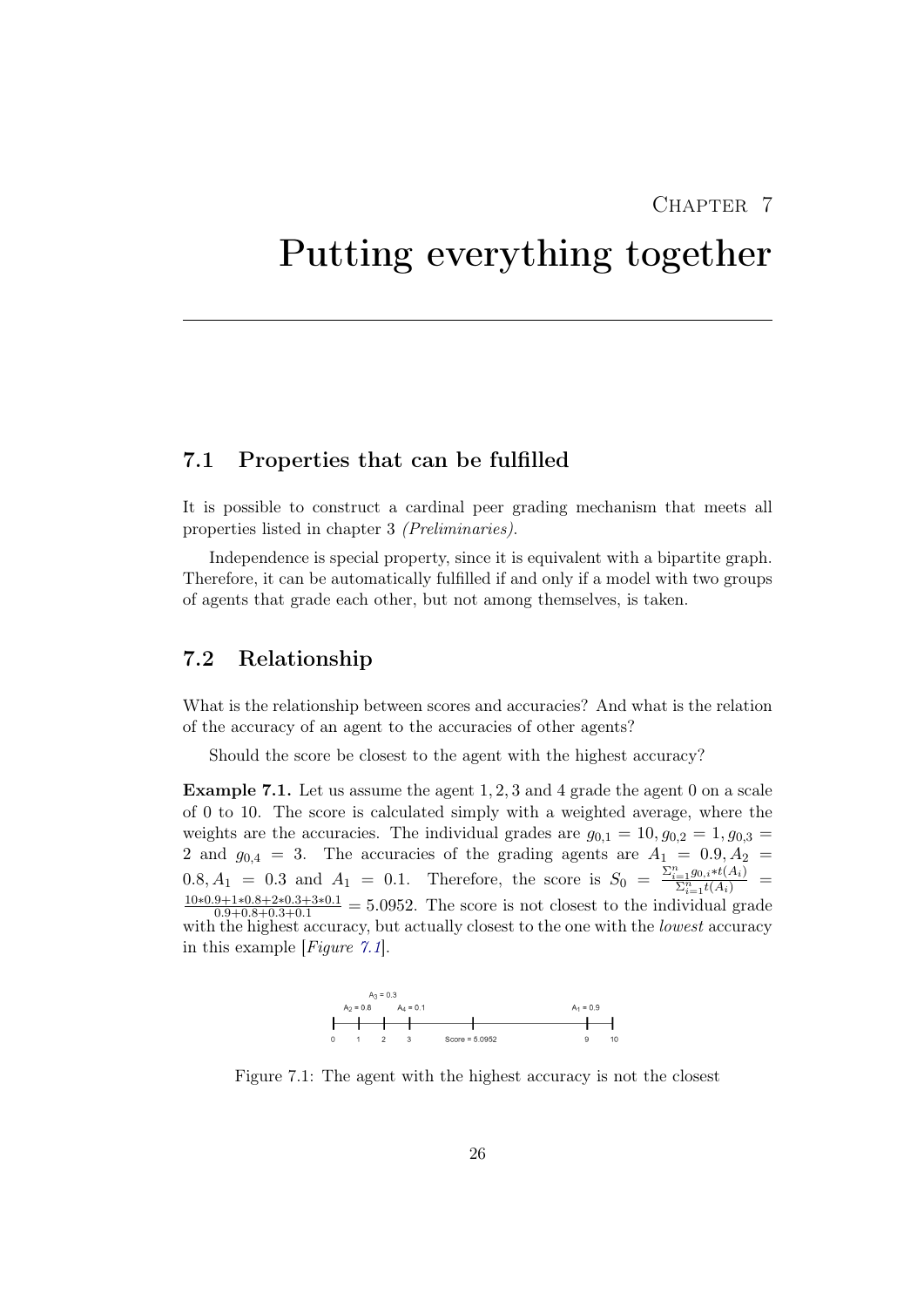## <span id="page-31-0"></span>7.3 Accuracy Example

One of the cases that would fulfill all the properties is the example used in the proof for score monotonicity.

$$
A_i = \frac{\sum_{j=1}^{m} dist_{max} - |g_{j,i} - F_{j,i}|}{7m} + \frac{6}{7}
$$

## <span id="page-31-1"></span>7.4 Score Example

Again, a scoring rule that would fulfill all properties and even be score monotonic is the example used in the proof for score monotonicity.

 $S_j = \frac{\sum_{i=1}^n g_{j,i} * A_i}{\sum_{i=1}^n A_i}$ , where *n* is the number of grades that an agent receives.

## <span id="page-31-2"></span>7.5 Total Grade Example

At the very end, the total grade can be calculated. The total grade should be both depending on the score and the accuracy, where a higher score or accuracy respectively increase the total grade. Otherwise, the instructor or teacher is quite free in how to calculate the total grade. But it should be stated that the total grade has to stay in its own domain.

The most intuitiv formula would be  $G_j^n = (1 - \alpha) * S_j^n + \alpha * A_j^n$ , where  $\alpha$  is how much of the total grade should be coming from the accuracy.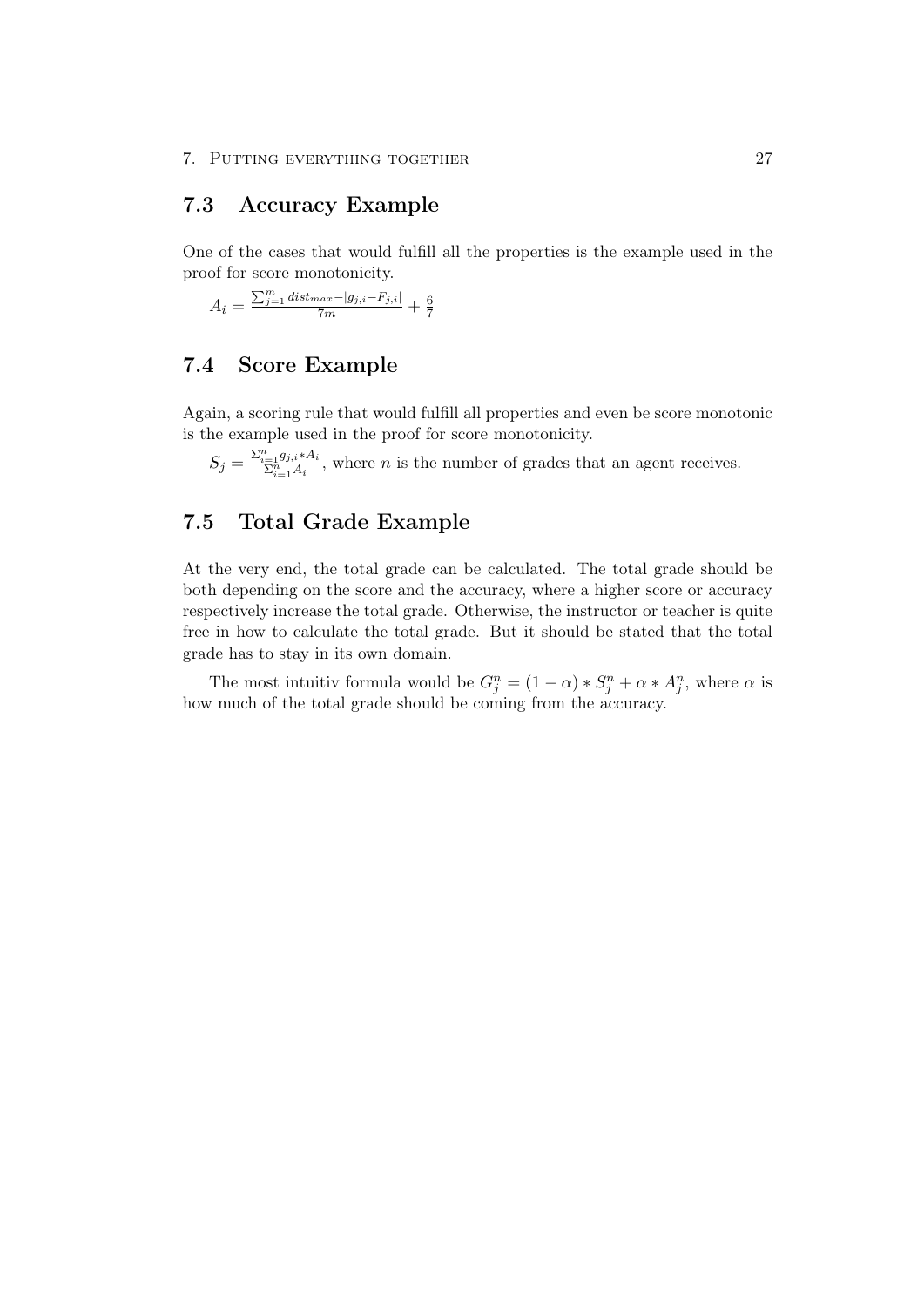# CHAPTER<sub>8</sub> Related Work

<span id="page-32-0"></span>Most related work on peer grading is either in the context of course evaluation for students or the selction of papers for scientific conferences. These problems are mostly tackled in three ways. Cardinal Peer Grading, where each grader give feedback in form of a number, Ordinal Peer Grading, where the peers are put into a ranking of the received work, and Peer Selection where the top  $k$  peers get selected. Most work is either for the selection problem [\[8,](#page-34-8) [9,](#page-34-9) [5,](#page-34-5) [10\]](#page-34-10) or on ordinal peer grading [\[11,](#page-35-0) [12,](#page-35-1) [13,](#page-35-2) [14\]](#page-35-3) while there is less literature on cardinal peer grading [\[1,](#page-34-1) [15,](#page-35-4) [16\]](#page-35-5).

All the papers on selection mentioned solve the problem in a strategyproof way. According to Luca de Alfaro et al [\[16,](#page-35-5) [3\]](#page-34-3) ordinal peer grading is less popular with students than cardinal peer grading. While the mentioned work on cardinal peer grading says nothing about strategyproofness, they all use spot-checks and incentives for the students to grade honestly. There are multiple approaches on how to construct an incentives for the students as can be seen in [\[3\]](#page-34-3) and [\[4\]](#page-34-4).

Toby Walsh's PeerRank Method [\[1\]](#page-34-1) stands out from the crowd by being one of the few mechanisms for cardinal grading and with its elegant solution for achieving remarkable results. However, according to the author PeerRank is not score monotonic. The PeerRank Method has been assessed in other works and even some changes have been proposed and tested [\[17,](#page-35-6) [18\]](#page-35-7).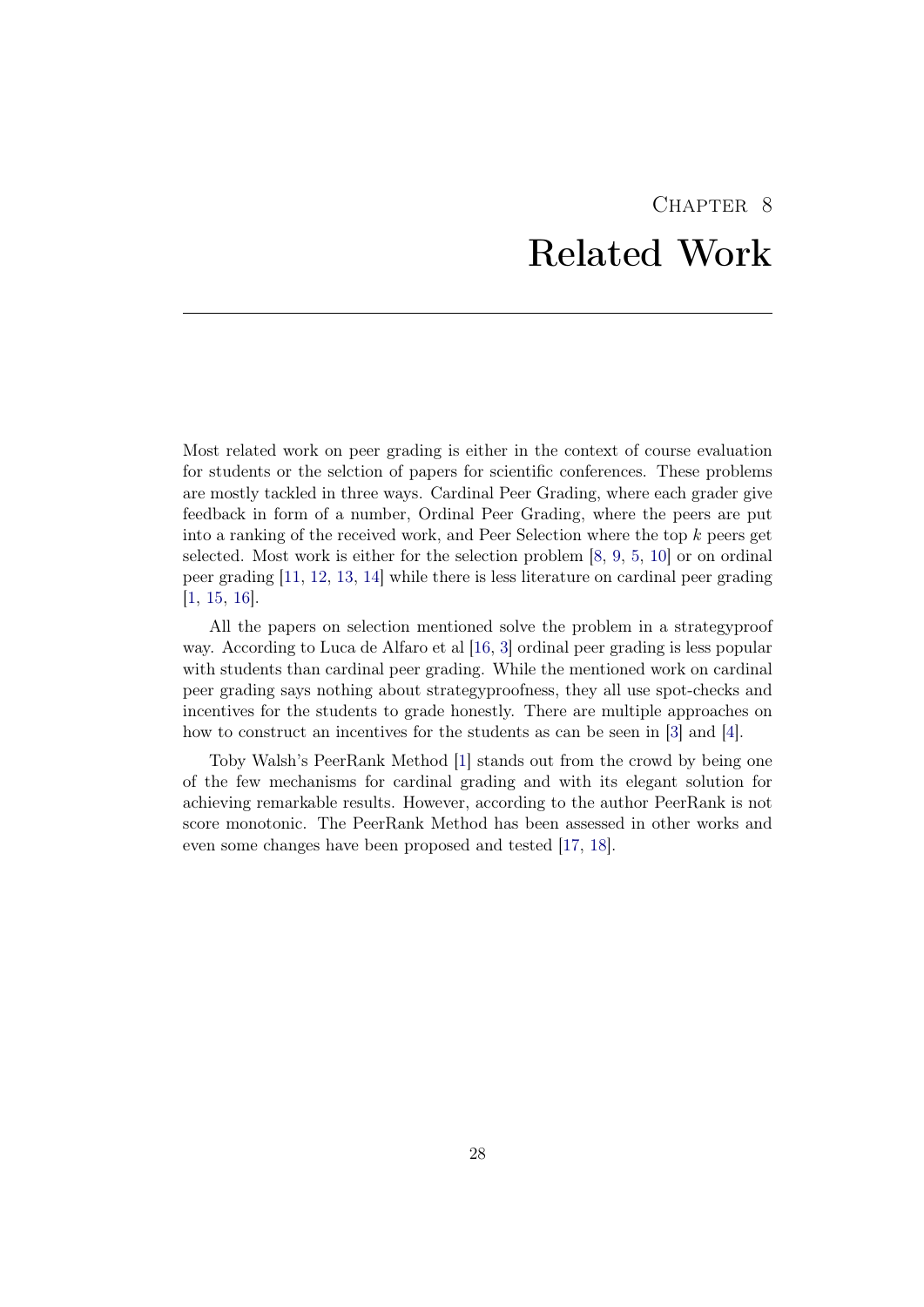# CHAPTER<sub>9</sub> Conclusion

<span id="page-33-0"></span>In this work properties for cardinal peer grading were examined. The grades are split into two parts, accuracy and score. Accuracy measures how good an agent is at grading its peers and the score aggregates the received individual grades. This works further includes a proof on the equality of independence and bipartite graphs, and a proof on the feasibility of score monotonicity. Additionally, a number of approaches and models for cardinal peer grading are examined. We found a family of functions for the aggregation of accuracies that fulfill the properties for the accuracy.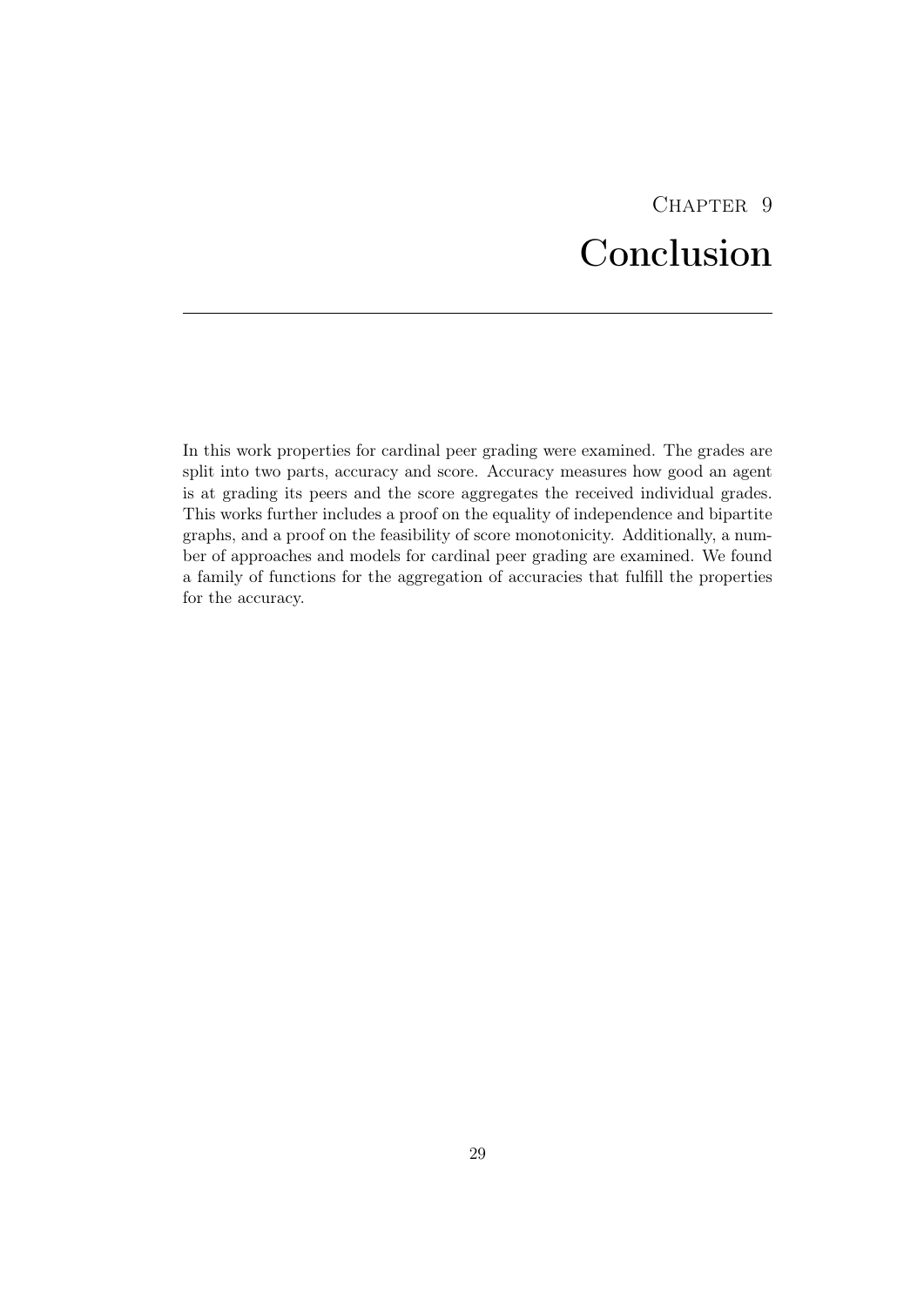# Bibliography

- <span id="page-34-1"></span><span id="page-34-0"></span>[1] T. Walsh, "The peerrank method for peer assessment," CoRR, vol. abs/1405.7192, 2014. [Online]. Available: <http://arxiv.org/abs/1405.7192>
- <span id="page-34-2"></span>[2] V. Todd and J. C. Hudson, "Using graded peer evaluation to improve students writing skills, critical thinking ability, and comprehension of material in a principles of public relations course," Journal of College Teaching  $\mathcal B$ *Learning (TLC)*, vol. 4, no. 10, 2007.
- <span id="page-34-3"></span>[3] L. De Alfaro, M. Shavlovsky, and V. Polychronopoulos, "Incentives for truthful peer grading," arXiv preprint arXiv:1604.03178, 2016.
- <span id="page-34-4"></span>[4] G. Radanovic, B. Faltings, and R. Jurca, "Incentives for effort in crowdsourcing using the peer truth serum," ACM Transactions on Intelligent Systems and Technology (TIST), vol. 7, no. 4, pp. 1–28, 2016.
- <span id="page-34-5"></span>[5] H. Aziz, O. Lev, N. Mattei, J. S. Rosenschein, and T. Walsh, "Strategyproof peer selection using randomization, partitioning, and apportionment," Artificial Intelligence, vol. 275, pp. 295 – 309, 2019. [Online]. Available: <http://www.sciencedirect.com/science/article/pii/S0004370219301523>
- <span id="page-34-7"></span>[6] A. S. Asratian, T. M. J. Denley, and R. Häggkvist, "Bipartite graphs and their applications," 1998.
- <span id="page-34-6"></span>[7] M. Vault, "The definitive glossary of higher mathematical jargon," [https:](https://mathvault.ca/math-glossary/#onto) [//mathvault.ca/math-glossary/#onto,](https://mathvault.ca/math-glossary/#onto) accessed: 2021-01-19.
- <span id="page-34-8"></span>[8] N. Alon, F. Fischer, A. Procaccia, and M. Tennenholtz, "Sum of us: Strategyproof selection from the selectors," in Proceedings of the 13th Conference on Theoretical Aspects of Rationality and Knowledge, ser. TARK XIII. New York, NY, USA: Association for Computing Machinery, 2011, p. 101–110. [Online]. Available: <https://doi.org/10.1145/2000378.2000390>
- <span id="page-34-9"></span>[9] H. Aziz, O. Lev, N. Mattei, J. Rosenschein, and T. Walsh, "Strategyproof peer selection: Mechanisms, analyses, and experiments," Proceedings of the AAAI Conference on Artificial Intelligence, vol. 30, no. 1, Feb. 2016. [Online]. Available: <https://ojs.aaai.org/index.php/AAAI/article/view/10038>
- <span id="page-34-10"></span>[10] Y. Xu, H. Zhao, X. Shi, J. Zhang, and N. B. Shah, "On strategyproof conference peer review," 2020.